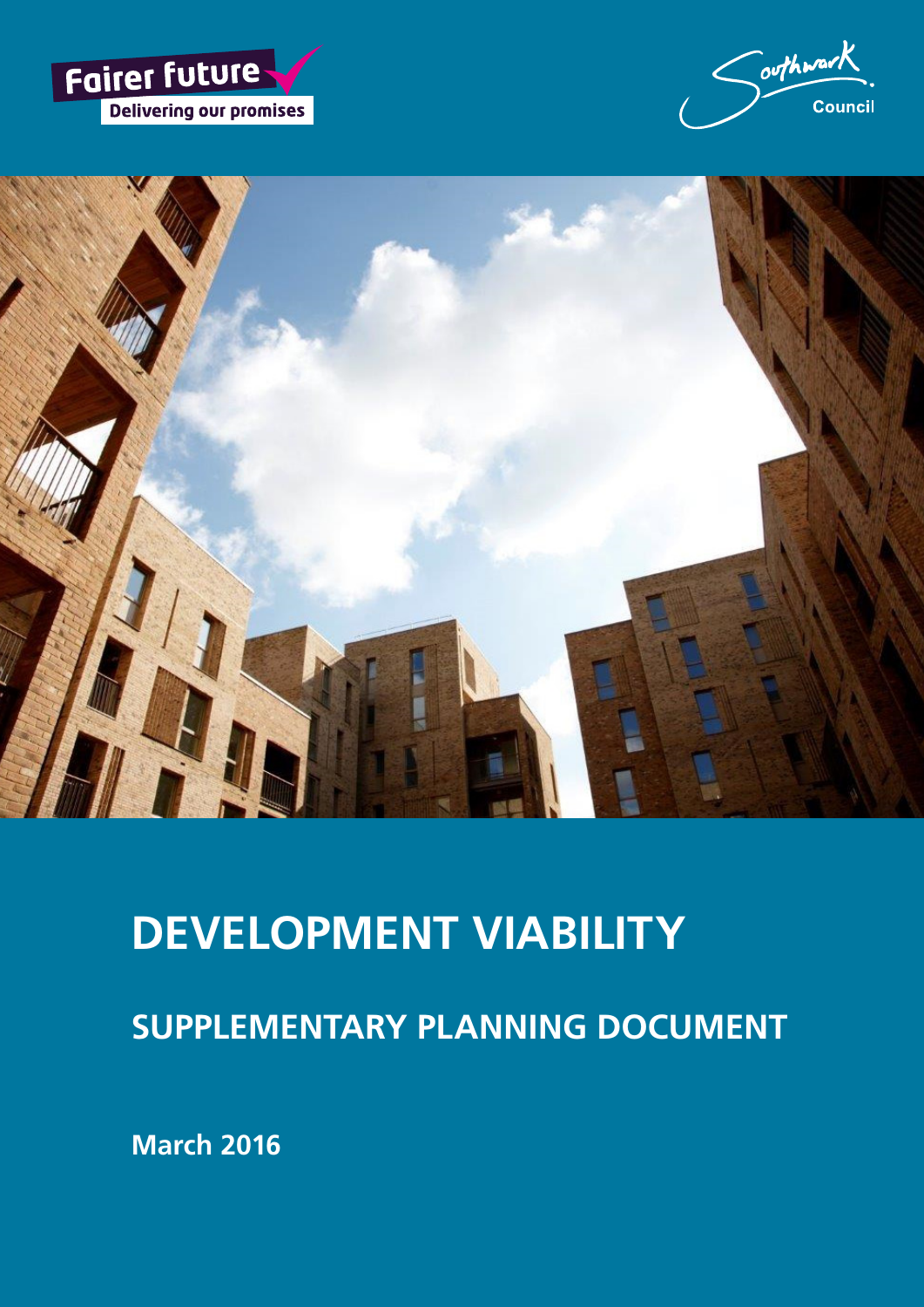|    | <b>Foreword</b>                                     |                                                                                              | 3              |
|----|-----------------------------------------------------|----------------------------------------------------------------------------------------------|----------------|
|    |                                                     | Development viability guidance summary                                                       | 4              |
| 1. | <b>Introduction</b>                                 |                                                                                              | 9              |
| 2. | <b>Policy Context</b>                               |                                                                                              | 2              |
| 3. | When do we require a financial viability appraisal? |                                                                                              | 13             |
|    | 3.1<br>3.2                                          | Pre-applications<br>Full and outline applications                                            | 13<br>14       |
| 4. |                                                     | <b>Transparency</b>                                                                          | 17             |
| 5. |                                                     | <b>Financial viability appraisal methodology</b>                                             | 18             |
|    | 5.1<br>5.2<br>5.3                                   | Overview<br>Market value of the proposed development<br>Calculating the benchmark land value | 18<br>19<br>21 |
| 6. |                                                     | <b>Financial viability appraisal inputs</b>                                                  | 23             |
| 7. |                                                     | <b>Viability reviews</b>                                                                     | 24             |
|    | Glossary                                            |                                                                                              | 29             |
|    |                                                     | <b>Appendix 1. Example viability assessment scenarios</b>                                    | 32             |
|    |                                                     | <b>Appendix 2. Financial viability appraisal inputs</b>                                      | 35             |
|    |                                                     | <b>Contact us and translation</b>                                                            | 40             |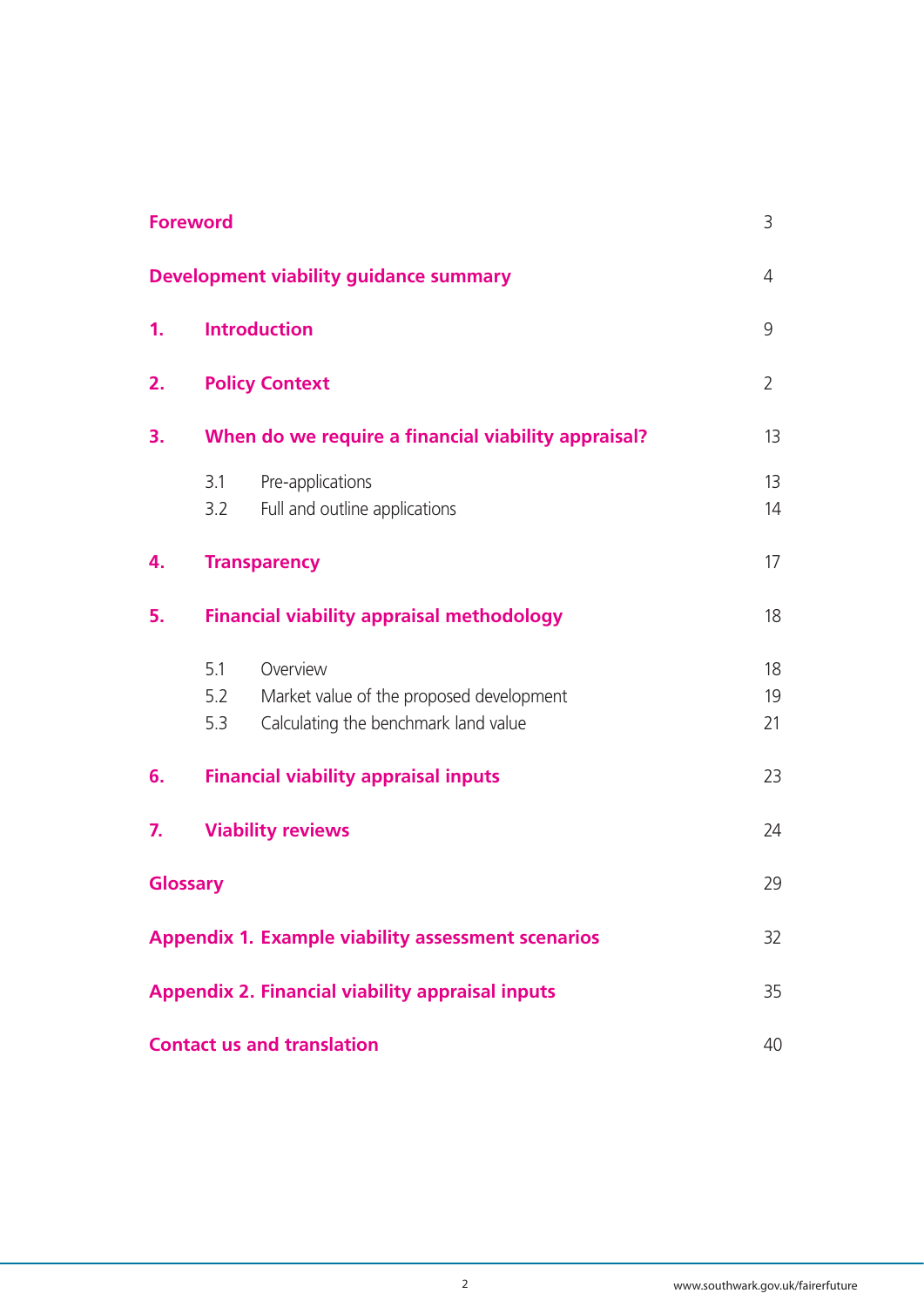

## Foreword

Southwark has a strong record of securing new affordable homes, along with a wide range of other benefits for local people through the planning process. We also know that public support and understanding of the development process is important, and this Development Viability SPD sets out how we will make the process more transparent.

In Southwark there is a desperate need for homes of all kinds, but especially new affordable homes. This is why we have the most ambitious council home building programme in the country, but we know that to meet demand we also need to secure as many new affordable homes from developments as possible and this is why we have a policy that all new developments should provide at least 35% affordable housing. We want to work with housebuilders and developers in a straightforward, efficient and clear manner to attract investment into our borough.

Viability is playing an increasingly pivotal role in the development process. Development will only go ahead where a scheme provides acceptable returns to landowners and developers. As such, where a proposed scheme faces genuinely challenging finances, we may negotiate on certain planning policy requirements, where this flexibility will allow development to proceed. Simply demonstrating viability is not enough. We will still want to be satisfied that the proposal is of a high quality and makes a positive overall contribution to the future of our borough and our residents.

Inconsistency in the assessment of viability is a risk to the sustainable development of our borough. For this reason we need to provide clear guidance to applicants regarding the viability assessment process and the standard of proof and quality of evidence in assessing viability. This SPD does just that. It shows when a financial viability appraisal is necessary to support an application, what information is required, when it is required and how it will be assessed. This provides clarity to applicants and ensures our residents have confidence that we apply our policies consistently and impartially. Where a financial viability appraisal is required to inform a planning application then the full viability appraisal will be published ahead of that application being determined.

### **Councillor Mark Williams Cabinet Member for Regeneration and New Homes**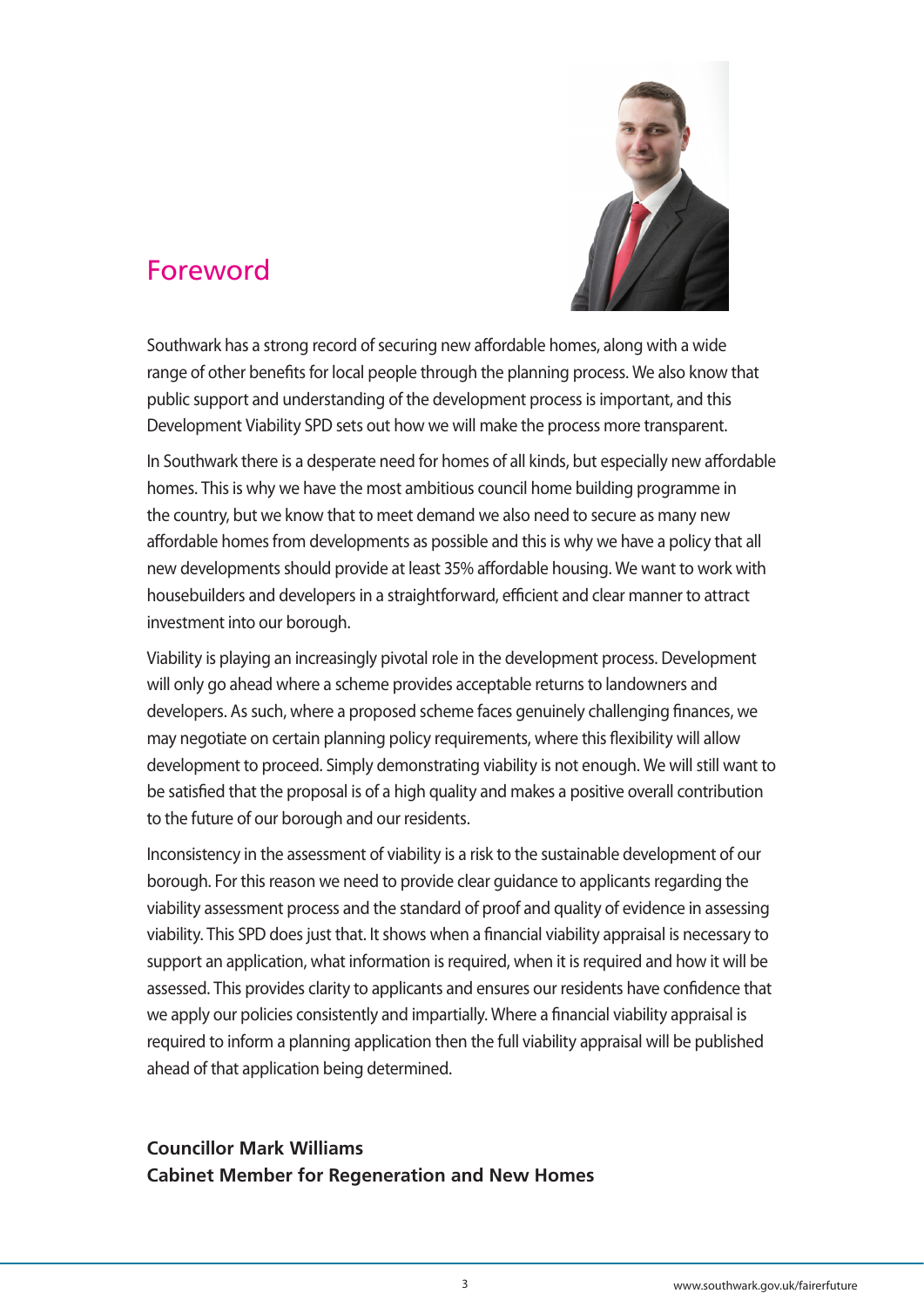## Development viability guidance summary

### Pre-applications

**DVG1** Applicants are strongly encouraged to submit a draft financial viability appraisal when seeking pre-application advice where a proposal is likely to trigger a requirement to provide affordable housing or where viability is likely to be a relevant consideration in respect of achieving planning policy compliance.

### Applications

- **DVG2** A financial viability appraisal should be provided for a planning application to be validated where there is a planning policy requirement to provide affordable housing or where the proposed development departs from other planning policy requirements due to viability.
- **DVG3** Applicants should meet the cost of reviewing financial viability appraisals or provide a solicitor's undertaking to pay for an application requiring a financial viability appraisal to be validated.
- **DVG4** Financial viability appraisals should be accompanied by an executive summary which outlines the key conclusions being drawn from the appraisal.
- **DVG5** A revised executive summary should be submitted to the council prior to determination where the financial viability appraisal changes throughout the planning application process.
- **DVG6** Financial viability appraisals should be accompanied by a fully testable and editable electronic/software model which explicitly shows the calculations and assumptions used in the planning application.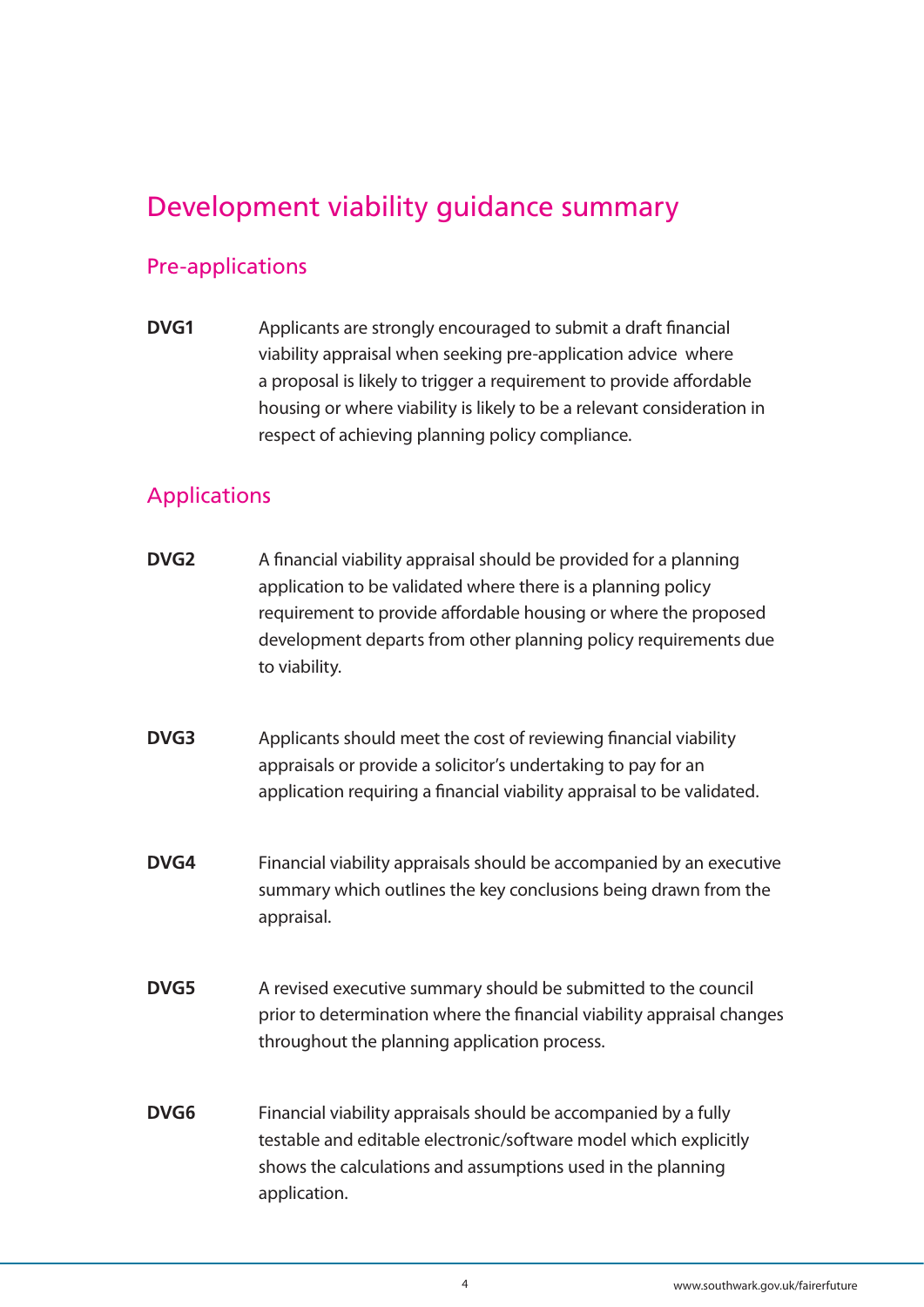### **Transparency**

| <b>DVG7</b>  | Financial viability appraisals which support pre-application<br>discussions will be treated as confidential.                                                                                              |
|--------------|-----------------------------------------------------------------------------------------------------------------------------------------------------------------------------------------------------------|
| <b>DVG8</b>  | Financial viability appraisal executive summaries will be published<br>upon the validation of planning applications.                                                                                      |
| DVG9         | Financial viability appraisals supporting applications for full planning<br>permission, outline planning permission and hybrid applications will<br>be published in full one week prior to determination. |
| <b>DVG10</b> | Any revised financial viability appraisal executive summaries will be<br>published prior to determination of the planning application.                                                                    |
| <b>DVG11</b> | The council will publish its assessment of financial viability appraisals<br>one week prior to the determination of the planning application.                                                             |

### Market value of the proposed development

- **DVG12** The market value (MV) of the site for the proposed scheme of development will be assessed in accordance with the RICS Valuation Information Paper 12 (VIP12) and the RICS Red Book. This assessment will assume planning consent for the proposed scheme of development.
- **DVG13** The market value (MV) of the site should be calculated using the residual method of valuation to determine the amount available to pay for the site. This is the residual land value (RLV). The residual land value (RLV) should be cross-checked against market site comparables to ensure that the residual land value is consistent with prices being paid for sites in the market.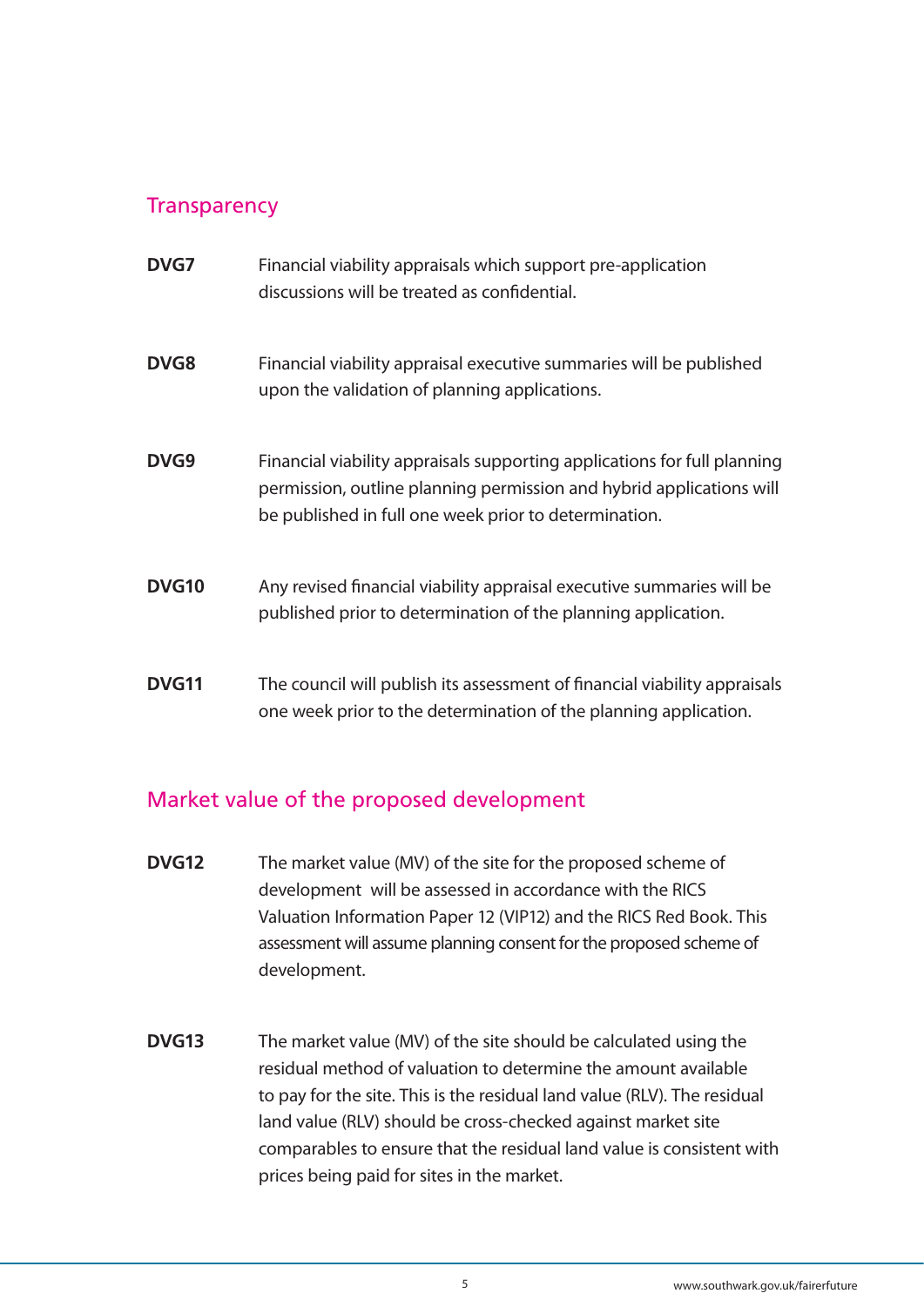**DVG14** Where land is purchased unconditionally the onus is on the purchaser to make sufficient allowance for planning policy requirements and any other uncertainties with regard to site conditions, title, abnormals, prevailing costs and revenues that may affect the viability of a policy compliant scheme.

### Calculating the benchmark land value

- **DVG15** Benchmark land values (BLV) will usually be calculated with reference to the current use value (CUV) of the site, plus a financial incentive that would ensure the release of the land from its current use. This is called current use value plus (CUV+). The uplift (the '+' of the CUV+) above the current use value (CUV) is calculated by deducting the current use value (CUV) from the market value (MV) where the market value (MV), takes full account of planning policy requirements for the proposed use. This approach clearly shows the uplift in value arising from the grant of planning permission.
- **DVG16** Flexible application of planning policy requirements may be justified to enable the proposed scheme of development to proceed viably where the uplift from CUV to MV is insufficient to provide a competitive return to the landowner. In such cases any uplift above the CUV should be fully justified by the applicant and will generally be expected to be around 20% above the CUV.
- **DVG17** An alternative use value (AUV) is the value of a hypothetical scheme of development that is an alternative to the proposed scheme. Where an applicant intends to demonstrate that an alternative scheme of development meets planning policy requirements and that there is market demand for the alternative use, the council will require an explanation why the applicant does not intend to proceed with an alternative scheme of development where it generates a higher value.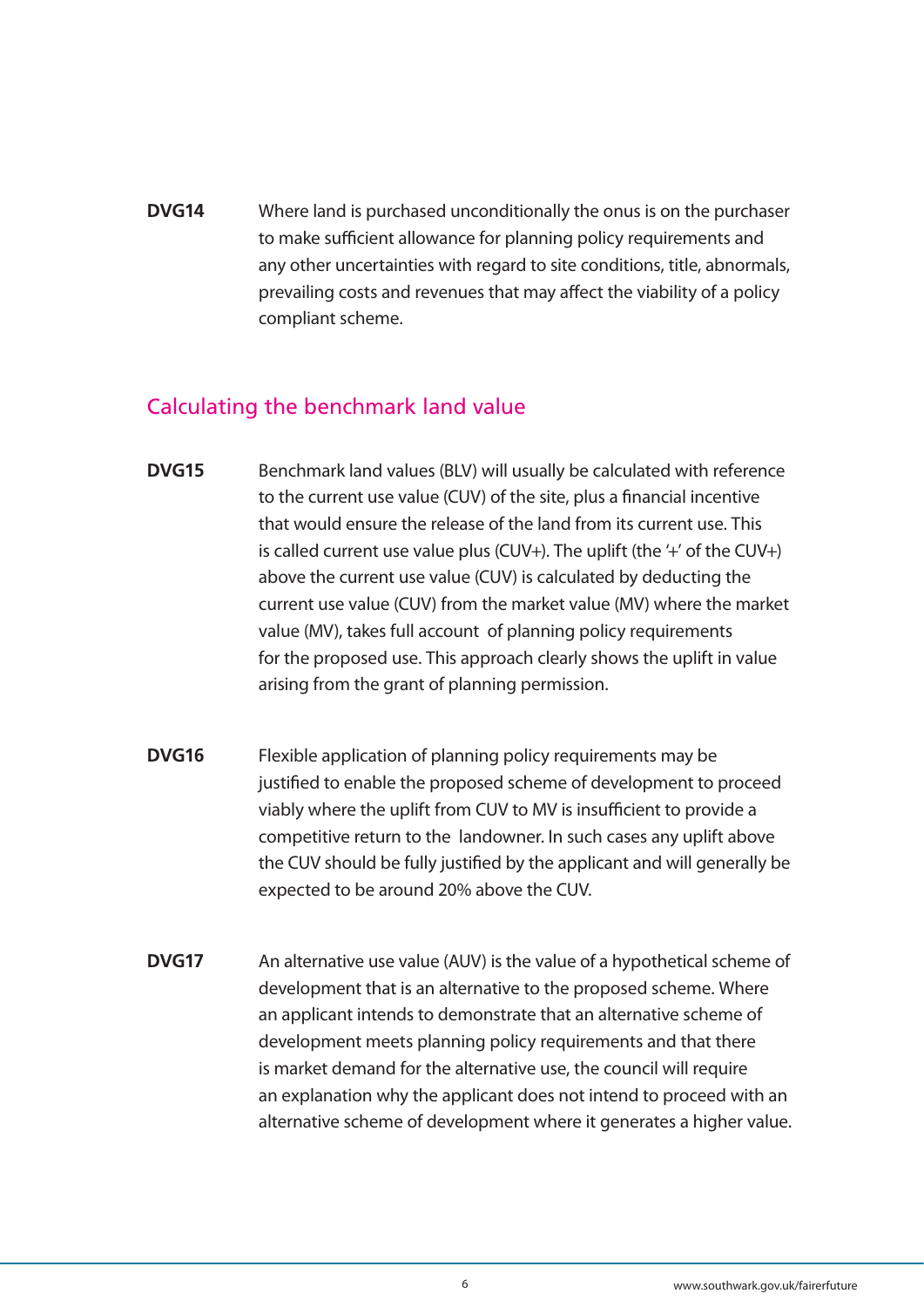### Financial viability appraisal inputs

- **DVG18** Financial viability appraisal inputs should include all reasonably available details deemed necessary for the council to understand the valuations submitted for the market value (MV) of the proposed scheme of development and the current use value (CUV) of the site.
- **DVG19** Financial viability appraisal inputs should be clear, justified, in line with market norms and supported with appropriate comparables or other supporting evidence.
- **DVG20** A schedule of site comparables should be provided with a fully justified analysis to enable a crosscheck of the residual land value (RLV).
- **DVG21** There should be a clear and reasoned link between the evidence submitted and the conclusions drawn from the financial viability appraisal.
- **DVG22** The assessment of viability is a calculation based on market assumptions. It should not take account of any specific inputs or assumptions peculiar to the applicant.

### Viability reviews

**DVG23** A viability review will be required for development that does not provide a policy compliant level of planning obligations, such as affordable housing, due to viability. This review may use actual costs and/or revised sales values, and will assess whether the approved scheme has become more viable from the date that planning permission was granted to the date of substantial implementation.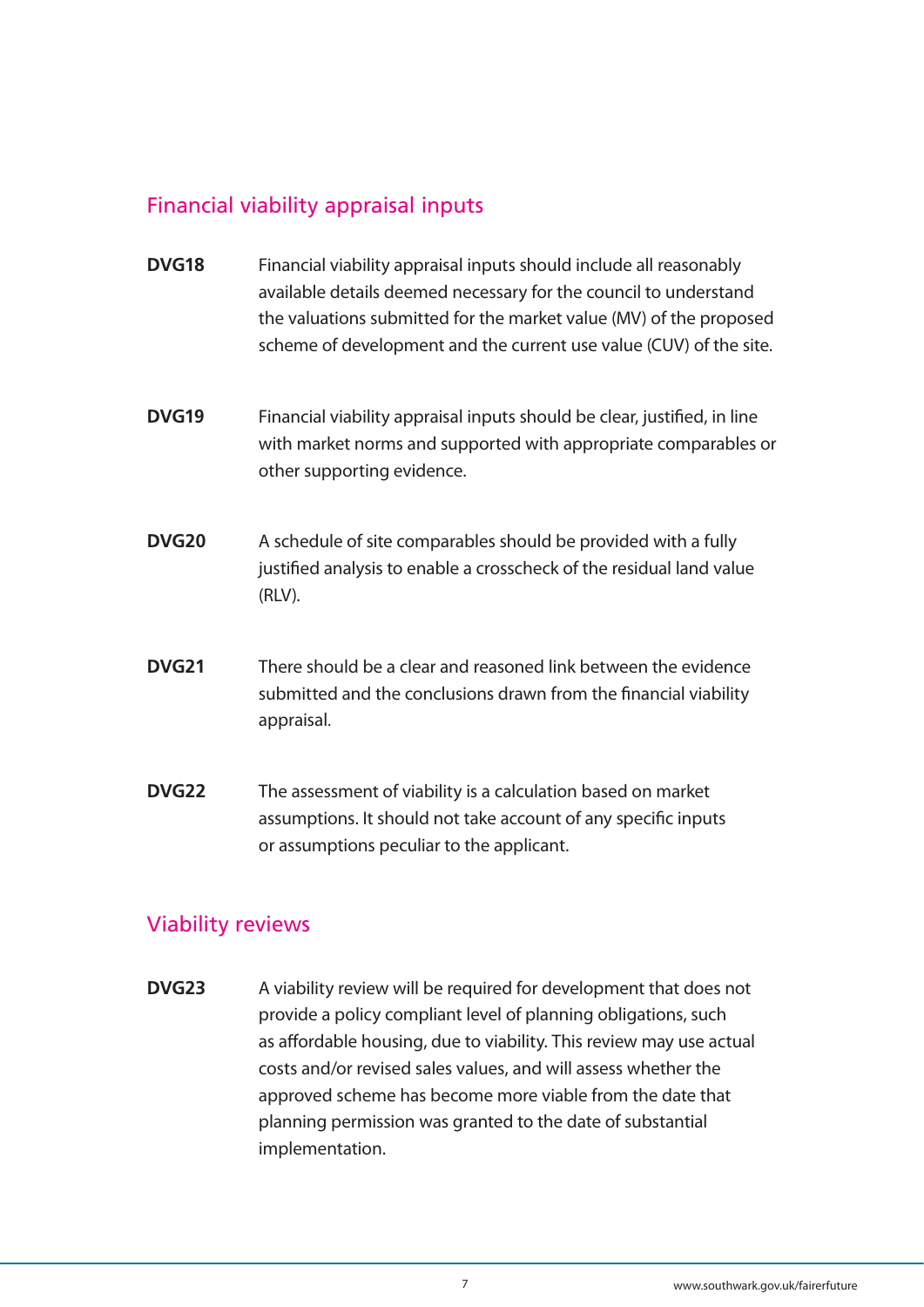- **DVG24** Where a viability review demonstrates an improvement in a scheme's viability, 50% of the increase in the scheme's value will be returned to the developer and 50% to the council, up to the level that would be required for a policy compliant scheme. All additional surplus profits will return to the developer.
- **DVG25** The timing of the viability review will depend on the nature and scale of the approved scheme. Generally, the viability review should be undertaken prior to occupation of no more than 25% of the development. The timing of viability reviews for schemes that have multiple phases will be agreed with the council.
- **DVG26** Viability contingent payments to the council should usually be made prior to the occupation of 75% of the development. The review process for schemes with multiple phases may result in additional affordable housing in later phases in place of a financial contribution.
- **DVG27** In the event that secured planning obligations, including affordable housing, are reduced through negotiations or by statutory provisions, a viability review to actual costs and revenues will take place in order to identify any subsequent increase in viability at substantial implementation of the approved scheme.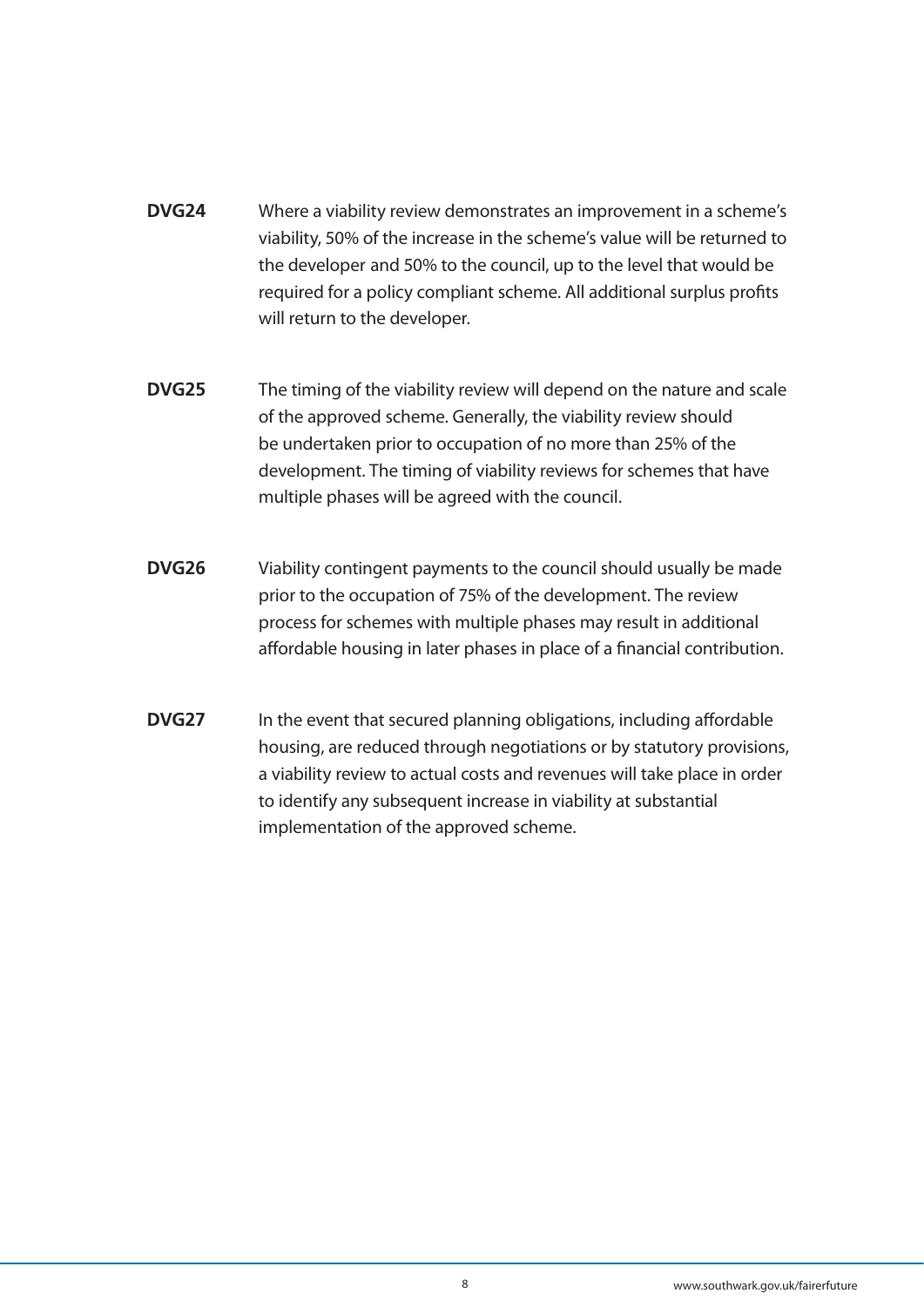## 1. Introduction

- 1 This Supplementary Planning Document (SPD) sets out the process for assessing the financial viability of a development proposal and our requirements for financial viability appraisals to be made public. It will ensure the assessment of the viability of planning applications is efficient, consistent and transparent. The guidance supports the Development Plan by providing further detail on how we will implement our planning policies where viability is an issue. This SPD is not planning policy.
- 2 We expect all development proposals that trigger a planning policy requirement to provide affordable housing to provide the homes at social rent and not affordable rent. Where a proposed development is not viable we may apply our planning policy requirements flexibly to ensure that the development can take place. For example, we may accept less affordable housing than the minimum required through policy.
- 3 A financial viability appraisal is a statement that shows:
	- the existing value of a site, excluding hope value (its current use value);
	- the value of a site assuming planning permission has been granted for a new development (the market value);
	- whether a competitive return for the landowner and developer can be achieved, relative to the risk of development; and
	- the costs of building the proposed development that includes meeting planning policy requirements, and whether these requirements can be met, such as securing affordable housing.
- 4 Appendix 1 provides non-technical examples of how the viability of a theoretical scheme of development to build 50 homes would be assessed.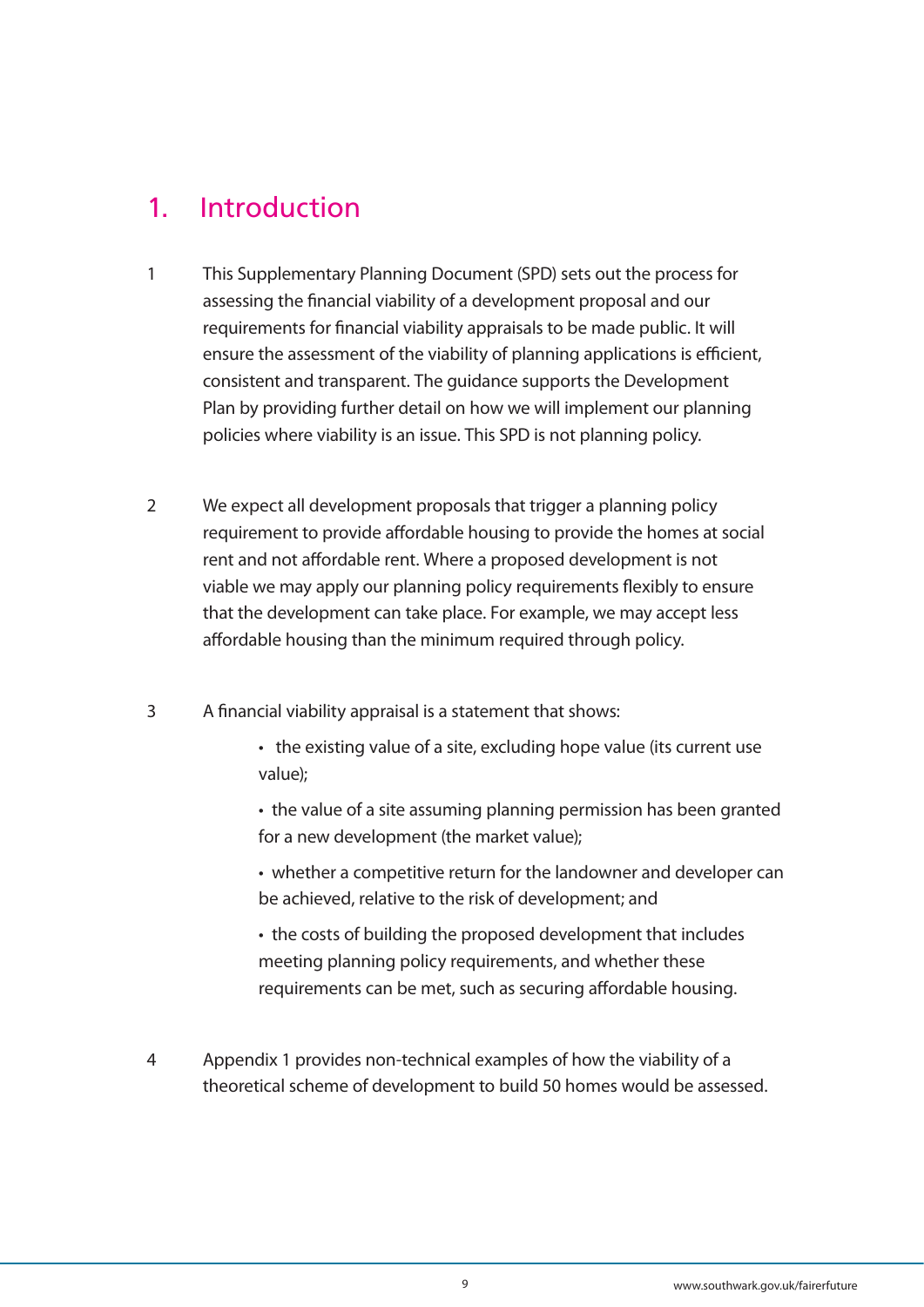## 2. Policy context

- 6 The National Planning Policy Framework (NPPF), Planning Practice Guidance (PPG), the London Plan (2015), the saved policies of the Southwark Plan (2007) and our Core Strategy (2011) establish that the key purpose of planning is the delivery of sustainable development. Sustainable development requires new housing, including affordable housing, to meet our housing needs, competitive economies, thriving town centres, efficient transport and effective infrastructure.
- 7 The NPPF states in Paragraph 173 that careful attention to viability should take place to ensure that the burden of required or necessary planning obligations, such as affordable housing, do not threaten the viability of development, and provide a competitive return to willing land owners and developers when taking the normal costs of development into account.
- 8 Assessing viability demonstrates the scale of planning obligations which are appropriate. However, the National Planning Policy Framework (NPPF) is clear that where safeguards are necessary to make a particular development acceptable in planning terms, and these safeguards cannot be secured, planning permission should not be granted for unacceptable development.
- 9 Paragraph 23 of the Planning Practice Guidance (PPG) states that the assessment of land or site value is a key consideration and an important input into a financial viability assessment. It states there are a range of acceptable approaches to assess the value of land, but there are common principles which should be reflected in all cases. Land valuations should:
	- reflect policy requirements and planning obligations and, where applicable, any Community Infrastructure Levy charge;
	- provide a competitive return to willing developers and land owners (including equity resulting from those wanting to build their own homes); and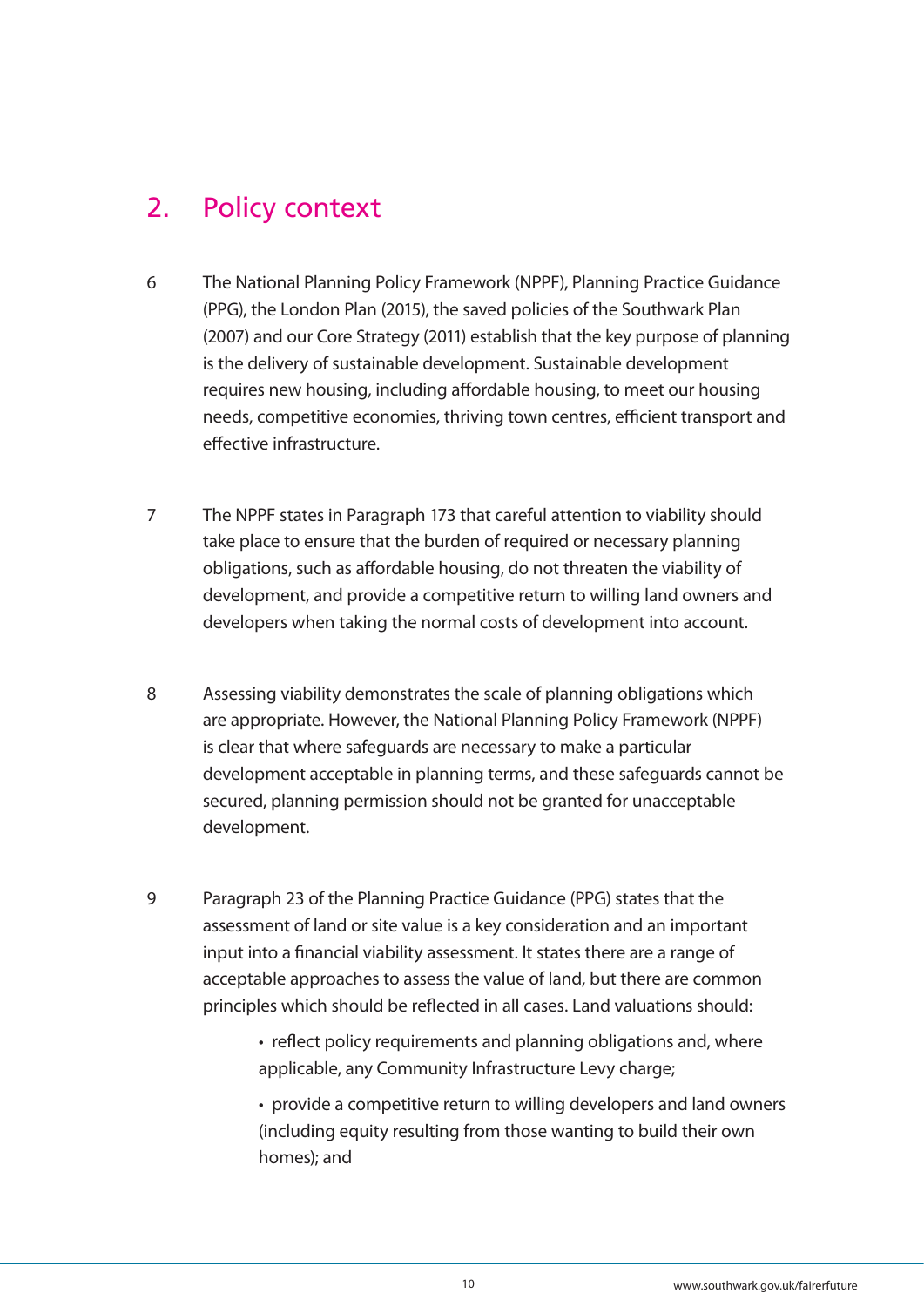• be informed by comparable, market-based evidence wherever possible. Where transacted bids are significantly above the market norm, they should not be used as part of this exercise.

The approach to assessing land value set out in this SPD reflects these common principles.

- 10 There are many important planning documents that are used to make planning decisions and provide further information on financial viability appraisals. The most important document for Southwark is our Development Plan which consists of the saved Southwark Plan (2007), the Core Strategy (2011) and the London Plan (2015). The London Plan is the Mayor of London's planning document for London. The saved Southwark Plan and Core Strategy define how regeneration and planning should take place in Southwark. Canada Water, Peckham and Nunhead and Aylesbury are also the subject of adopted Area Action Plans which are part of our Development Plan. We are currently preparing the New Southwark Plan which contains our emerging planning policies.
- 11 The Development Plan policies for which this SPD provides guidance are: Saved policies of the Southwark Plan (2007)
	- Policy 2.5 Planning obligations
	- Policy 4.4 Affordable housing
	- Policy 4.5 Wheelchair affordable housing

#### Core Strategy (2011):

- SP5 Providing new homes
- SP6 Providing homes for people on different incomes
- SP8 Student homes
- SP14 Implementation and delivery

#### London Plan (2015)

- Policy 3.8 Housing choice
- Policy 3.9 Mixed and balanced communities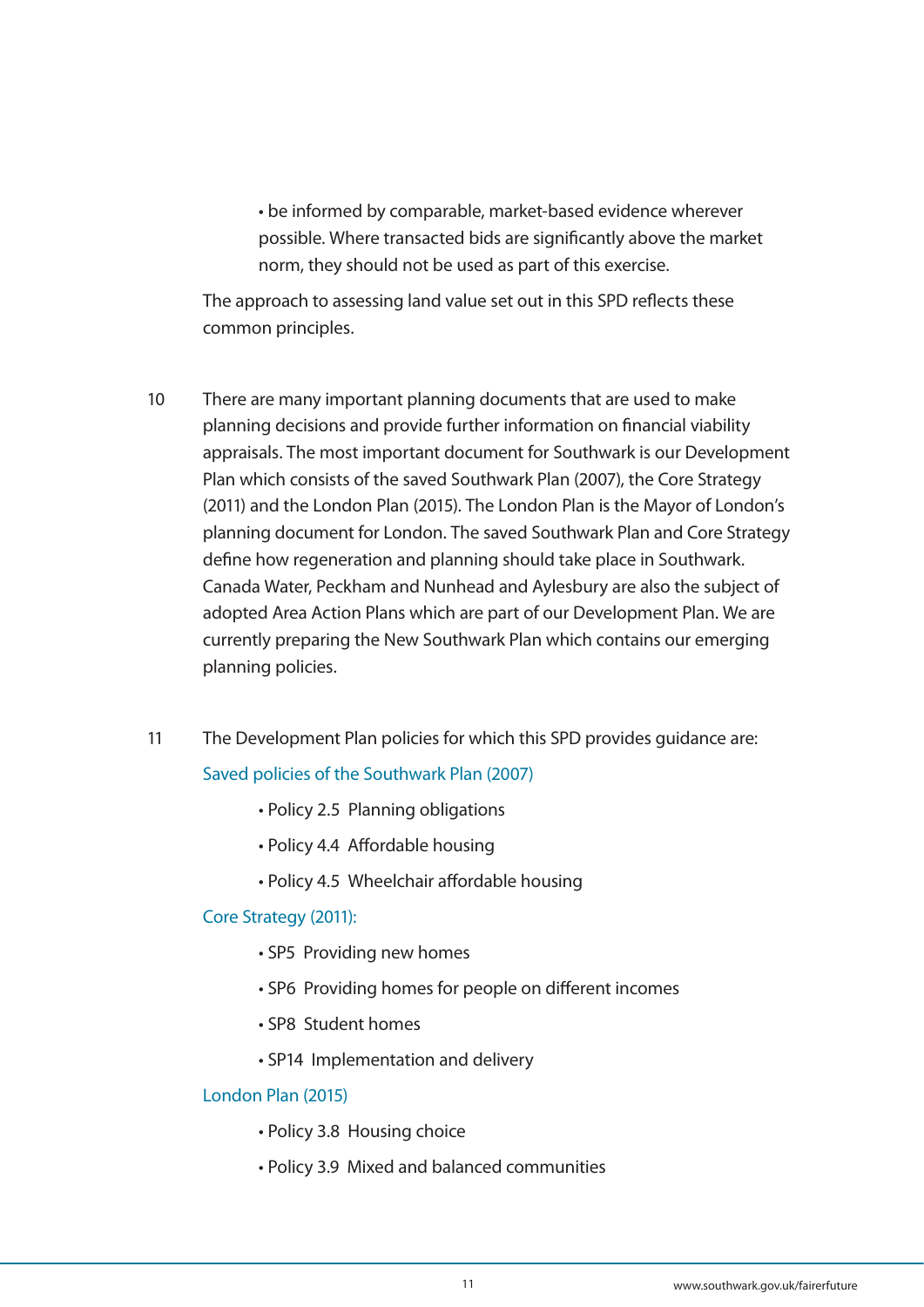- Policy 3.10 Definition of affordable housing
- Policy 3.11 Affordable housing targets
- Policy 3.12 Negotiating affordable housing on individual private residential and mixed use schemes
- 12 The Mayor's Housing SPG (2016) is also an important document. Paragraph 4.1.4 states that the market value, alternative use value or current use value plus<sup>1</sup> a premium approach to identifying the benchmark land value can satisfy the NPPF's requirement to ensure a competitive return to a willing landowner. The Mayor supports the current use value plus a premium approach is generally most appropriate for planning purposes because it can be used to address the need to ensure that development is sustainable in terms of the NPPF and Local Plan requirements. This SPD is consistent with the favoured methodology in the Mayor's Housing SPG (2016). This SPD should also be read alongside:
	- Southwark's Affordable Housing SPD (2008)
	- Southwark's (draft) Affordable Housing SPD (2011)
	- Southwark's Section 106 Planning Obligations and Community Infrastructure Levy SPD (2015)
	- the Mayor of London's draft Interim Housing SPG (2015)
	- the Mayor of London's Use of Planning Obligations in the Funding of Crossrail
	- the Mayoral Community Infrastructure Levy (2013) The SPG uses
- 13 We have fully considered the cumulative impact of our planning policy requirements on development viability as part of the examination of our Core Strategy (2011) and CIL Charging Schedule (2015). The New Southwark Plan Evidence Report Housing Policy Viability Study (2015) confirmed our housing planning policy requirements were set at a level that would be sustainable for most developments. This evidence-based approach is supported and required by the NPPF and PPG.

<sup>1 -</sup> The SPG uses the term 'existing use value' in place of 'current use value'. In this context they are equivalent terms.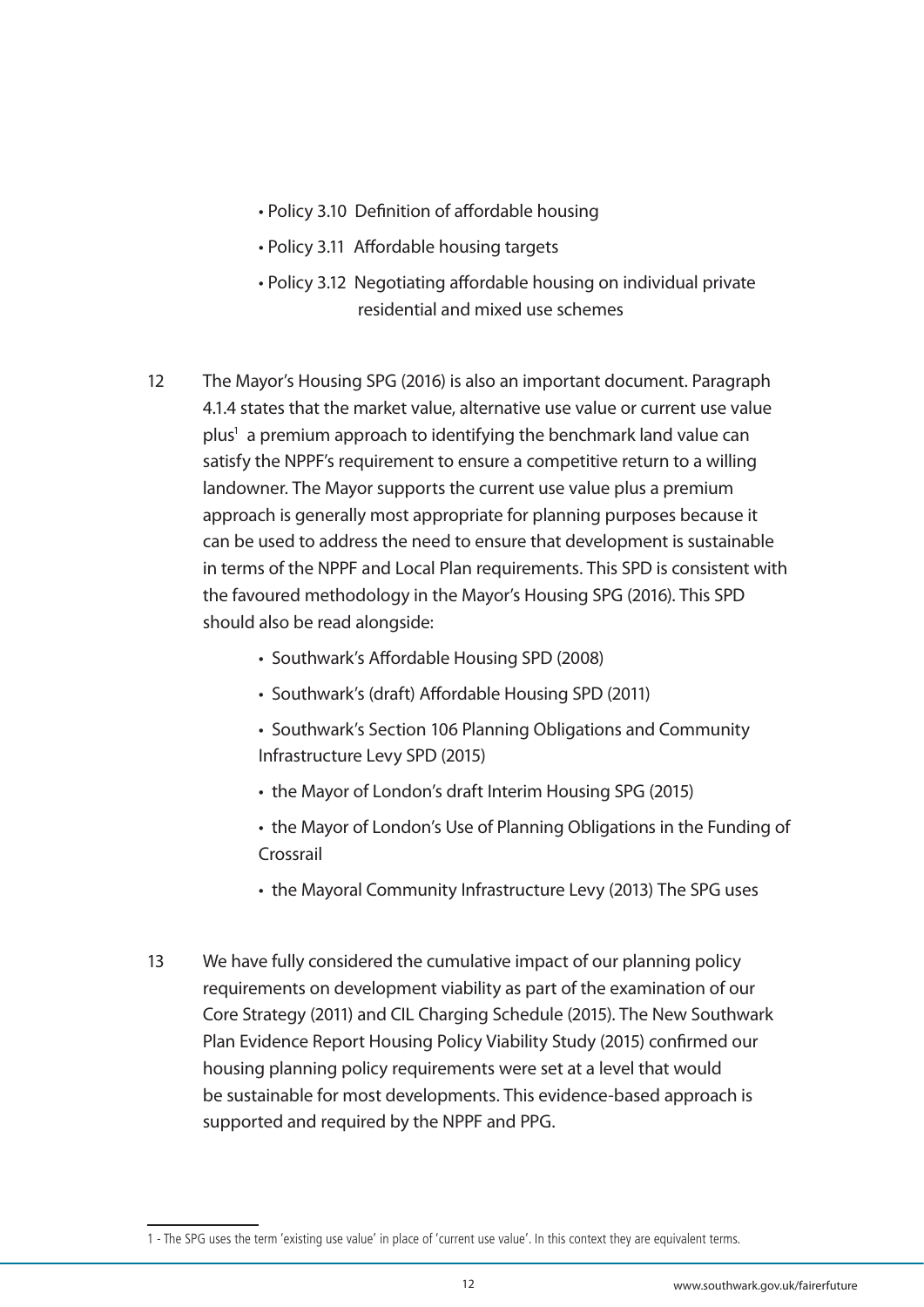14 Our Development Plan documents are available on our website:

#### www.southwark.gov.uk/planningpolicy

The London Plan (2015) and the draft Interim Housing SPG (2015) are available on the GLA's website:

www.london.gov.uk/priorities/planning/london-plan

www.london.gov.uk/what-we-do/planning/implementing-londonplan supplementary-planning-guidance/draft-interim-housing

## 3. When do we require a financial appraisal?

## 3.1 Pre-applications

### **DVG1** Applicants are strongly encouraged to submit a draft financial viability appraisal when seeking pre-application advice where a proposal is likely to trigger a requirement to provide affordable housing or where viability is likely to be a relevant consideration in respect of achieving planning policy compliance.

- 15 In accordance with the Planning Practice Guidance (PPG paragraph 001), we encourage potential applicants to seek pre-application advice prior to the submission of a full planning application. This is to ensure emerging development proposals comply with our adopted planning policies.
- 16 We strongly encourage the submission of a draft financial viability appraisal at the pre-application stage where a proposal is likely to trigger a requirement to provide affordable housing or where any subsequent full application is likely to rely on a financial viability appraisal to justify a departure from planning policy requirements. Failure to present a financial viability appraisal which has been prepared in accordance with the principles set out in this SPD will limit the quality of advice council officers are able to provide.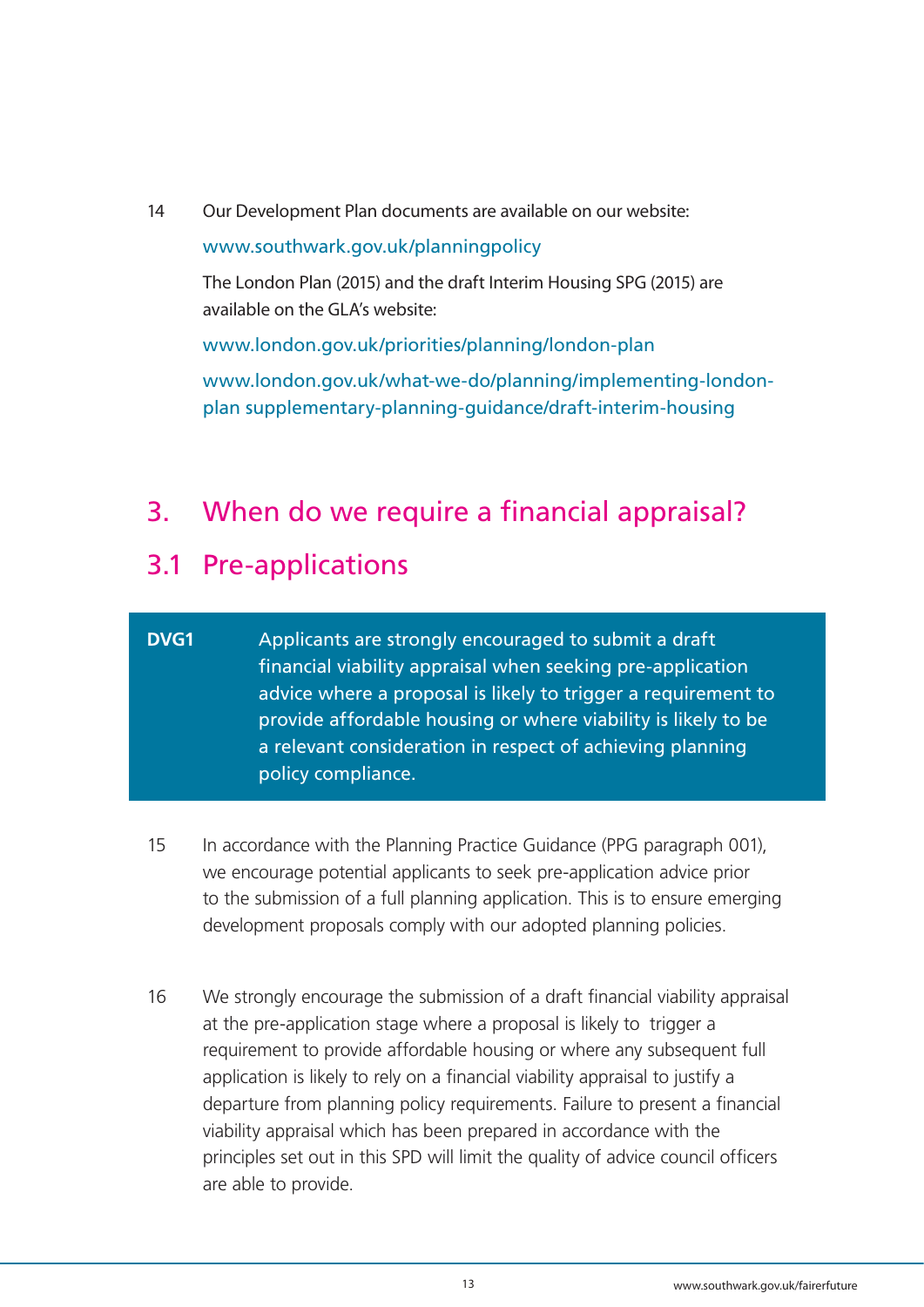17 We acknowledge the level of detail that can be provided at the preapplication stage will vary from scheme to scheme and will depend largely on scale of the proposed development and how advanced the emerging proposal is. The draft financial viability appraisal will act as a useful tool in refining emerging proposals prior to submission of a full application.

## 3.2 Applications

| <b>DVG2</b> | A financial viability appraisal should be provided for a planning<br>application to be validated where there is a planning policy<br>requirement to provide affordable housing or where the<br>proposed development departs from other planning policy<br>requirements due to viability. |
|-------------|------------------------------------------------------------------------------------------------------------------------------------------------------------------------------------------------------------------------------------------------------------------------------------------|
| <b>DVG3</b> | Applicants should meet the cost of reviewing financial viability<br>appraisals or provide a solicitor's undertaking to pay for an<br>application requiring a financial viability appraisal to be validated.                                                                              |
| <b>DVG4</b> | Financial viability appraisals should be accompanied by an executive<br>summary which outlines the key conclusions being drawn from the<br>appraisal.                                                                                                                                    |
| <b>DVG5</b> | A revised executive summary should be submitted to the council<br>prior to determination where the financial viability appraisal changes<br>throughout the planning application process.                                                                                                 |
| <b>DVG6</b> | Financial viability appraisals should be accompanied by a fully<br>testable and editable electronic/software model which explicitly<br>shows the calculations and assumptions used in the planning<br>application.                                                                       |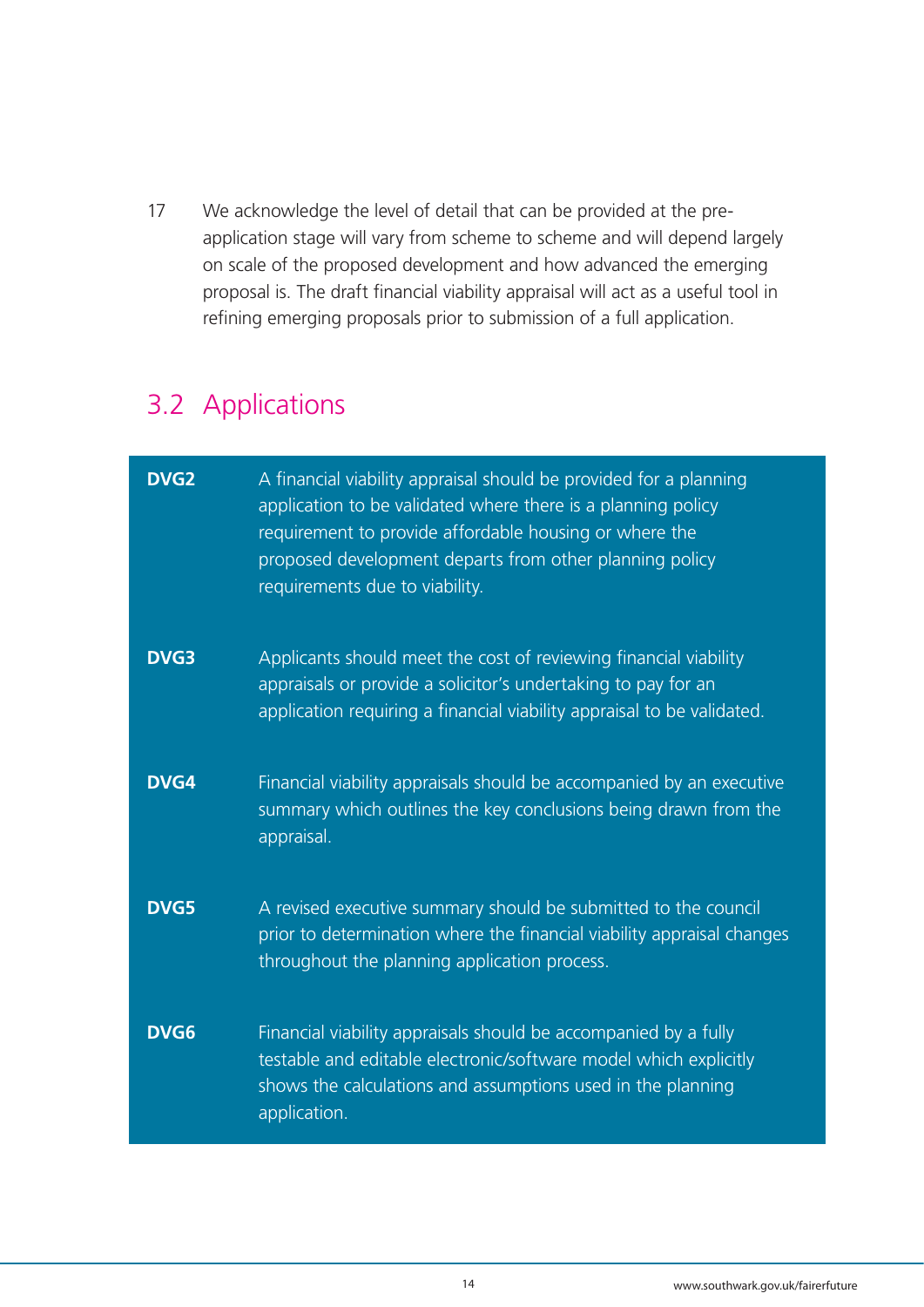- 18 All planning applications which trigger a planning policy requirement to provide affordable housing or where viability is relied on as a material consideration are required to provide a financial viability appraisal. Failure to submit a financial viability appraisal will prevent officers having sufficient information to determine the application. The financial viability appraisal should be prepared and presented in accordance with the guidance in this SPD.
- 19 The requirement to submit a standardised financial viability appraisal will reduce delays in processing and determining planning applications. It will ensure that we have the information we need to review effectively financial viability appraisals at the outset, thereby reducing the likelihood that further evidence will be required during the application process.
- 20 Financial viability appraisals should be accompanied by sufficient details to enable us to understand the scheme value and valuation assumptions relied upon by the applicant. Following a detailed review of a financial viability appraisal, we may identify a need for further justification to support the chosen inputs in the financial viability appraisal. Failure to provide further information may result in delays to the application or may affect an officer's recommendation.
- 21 A revised financial viability appraisal should be submitted where material changes are made to a proposal prior to determination that could affect the viability of the proposal.
- 22 All financial viability appraisals should be accompanied by a fully working Argus Developer<sup>2</sup> software model that can be tested. We recognise that for larger and more complex schemes, bespoke financial models are often produced using alternative software. We will accept alternative models provided they explicitly show the calculations and can be fully interrogated and the inputs varied.

<sup>2 -</sup> Argus Developer is an industry standard software package widely used to assess the viability of development proposals.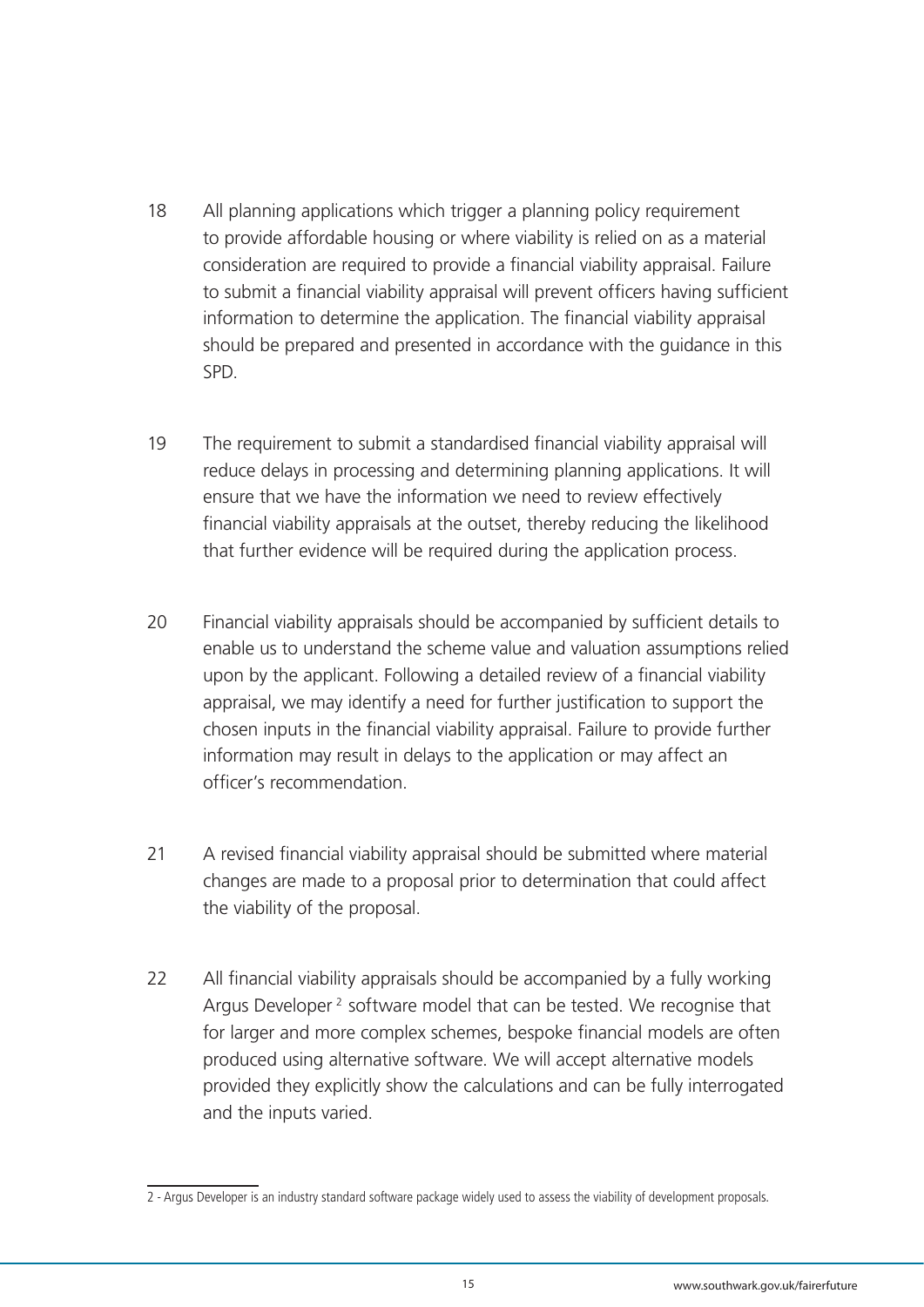23 An executive summary of the financial viability appraisal which summarises the key findings and conclusions of the financial viability appraisal for the lay reader should be submitted alongside the financial viability appraisal in order for the council to validate an application. The executive summary should provide a full supporting narrative to substantiate the inputs and assumptions made in the appraisal. This is to be a simplified version of the assessment that may aggregate costs and sales information. Table 1 details the key viability information that should be presented and explained in a financial viability appraisal executive summary.

| <b>Assumption</b>         | <b>Amount</b> |
|---------------------------|---------------|
| Gross Development Value   | £             |
| <b>Acquisition Costs</b>  | £             |
| <b>Construction Costs</b> | £             |
| Professional Fees         | £             |
| Marketing and Letting     | £             |
| Disposal Fees             | £             |
| Finance                   | £             |
| Developer Profit          | £             |
| Contingencies             | £             |
| Residual Land Value       | £             |
| Benchmark Land Value      | f             |

### Table 1. Financial viability appraisal executive summary key viability assumptions

24 Financial viability appraisals will be reviewed by the council or may be referred to appointed assessors. Applicants will be expected to meet the costs, as specified by the council, associated with reviewing financial viability appraisals in advance, including legal costs if appropriate. In the absence of a solicitor's undertaking to pay, fees should be paid upon validation of an application.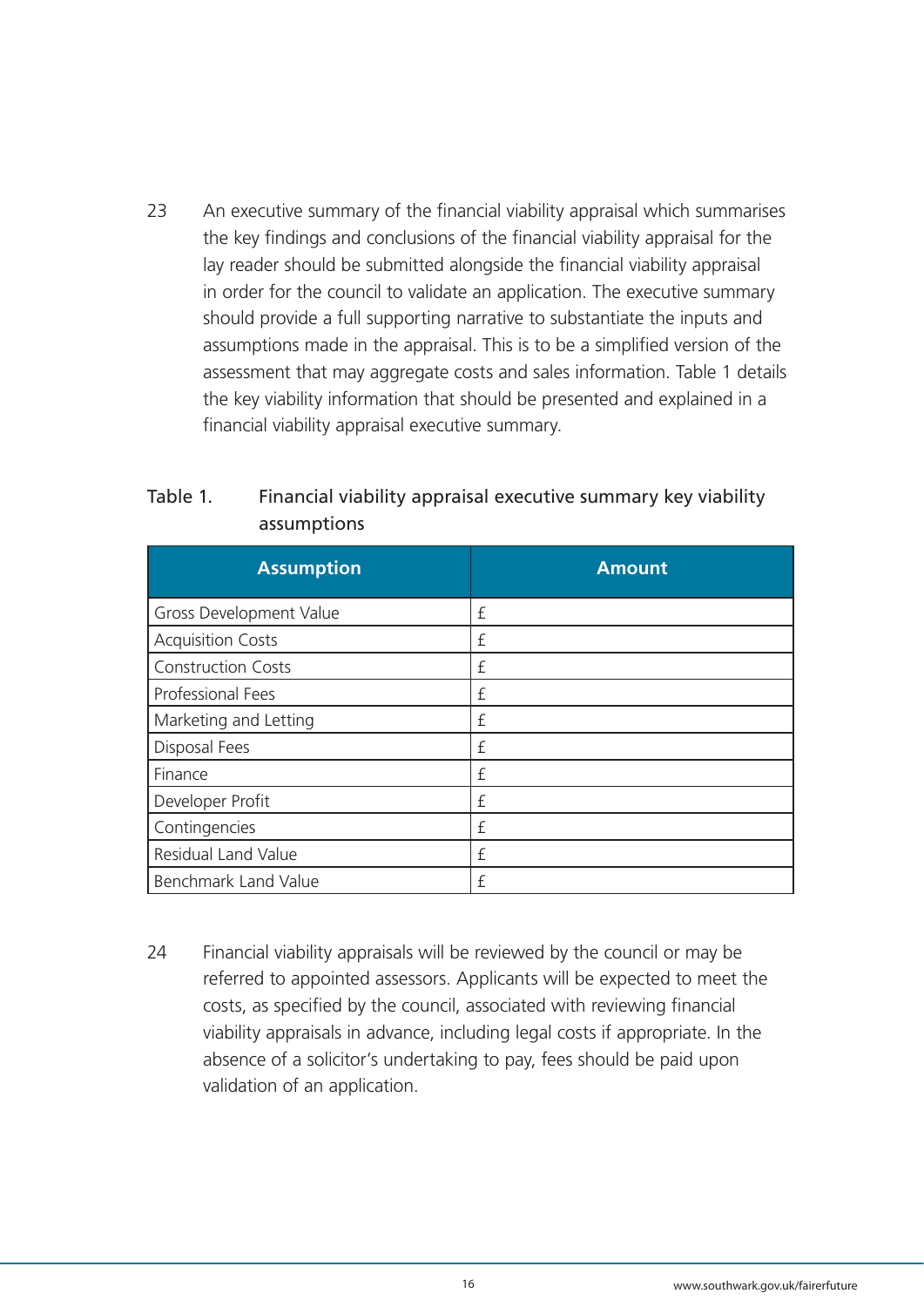## 4. Transparency

| <b>DVG7</b>  | Financial viability appraisals which support pre-application<br>discussions will be treated as confidential.                                                                                              |
|--------------|-----------------------------------------------------------------------------------------------------------------------------------------------------------------------------------------------------------|
| <b>DVG8</b>  | Financial viability appraisal executive summaries will be published<br>upon the validation of planning applications.                                                                                      |
| DVG9         | Financial viability appraisals supporting applications for full planning<br>permission, outline planning permission and hybrid applications will<br>be published in full one week prior to determination. |
| <b>DVG10</b> | Any revised financial viability appraisal executive summaries will be<br>published prior to determination of the planning application.                                                                    |
| <b>DVG11</b> | The council will publish its assessment of financial viability appraisals<br>one week prior to the determination of the planning application.                                                             |

- 25 There is a public interest in financial viability appraisals being available for scrutiny when relied upon to secure planning permission for development proposals that depart from the planning policy requirements of our Development Plan or where they have triggered a requirement to provide affordable housing. Public scrutiny strengthens public confidence in the evidence used to influence the decision of a planning application.
- 26 We will publish financial viability appraisal executive summaries upon the validation of planning applications. Where the viability of a development proposal changes during the application process revised viability appraisal executive summaries will be published prior to determination. Financial viability appraisals will be published in full one week prior to determination for all applications that require a financial viability appraisal. The financial viability appraisal will be published as a PDF document. We will publish our assessment of the financial viability appraisal one week prior to the determination of the planning application and the case officer report will address the weight that should be given to the financial viability appraisal.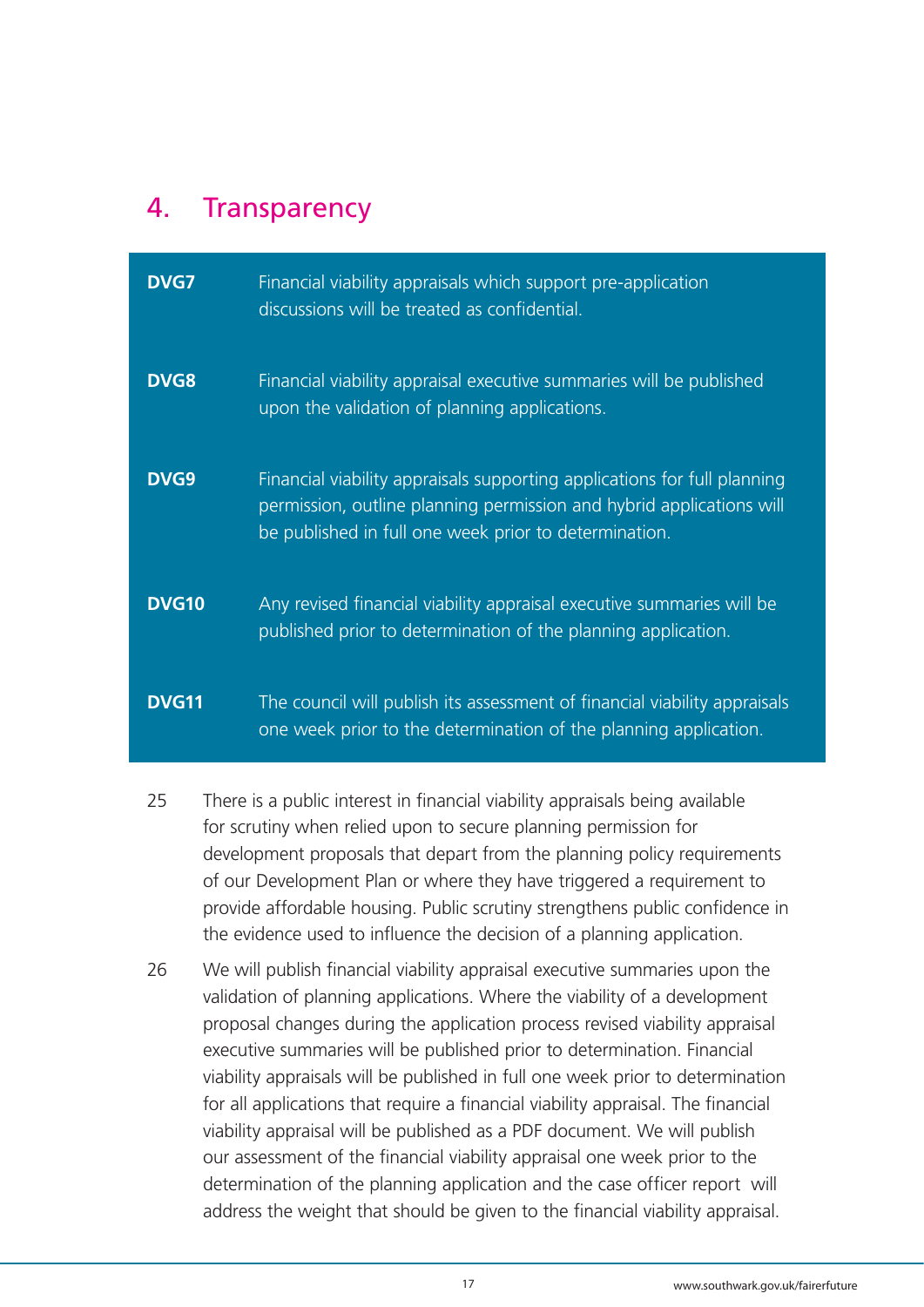## 5. Viability appraisal methodology

## 5.1 Overview

- 27 We assess the viability of proposed development schemes to identify whether our planning policy requirements can be met. Viability is assessed by calculating the uplift in value arising as a result of planning permission being granted for a proposed development. Where the uplift is sufficient, the land will be released from its current use for development and the landowner will have received a competitive return.
- 28 Financial viability assessments require two calculations to determine whether the uplift provides a competitive return and that the proposal is viable. These are set out in sections 5.2 and 5.3 of this SPD. The first calculation is to ascertain the market value (MV) of the site assuming planning permission for the proposed scheme has been granted. The second calculation identifies the benchmark land value (BLV) of the site. The benchmark land value (BLV) is the value below which the current use of the site will be continued and is usually calculated by reference to the current use of the site.
- 29 Where the market value (MV) of the site for the proposed scheme is equal to or higher than the benchmark land value (BLV) then the development is viable. This assumes the proposal meets planning policy requirements.
- 30 Where the market value (MV) of the site for the proposed scheme, assuming it meets planning policy requirements is equal to or less than the benchmark land value (BLV) then the development is unviable and the land will be retained in its current use. In these circumstances, the flexible application of planning policy requirements may be justified to enable the proposed scheme of development to viably proceed.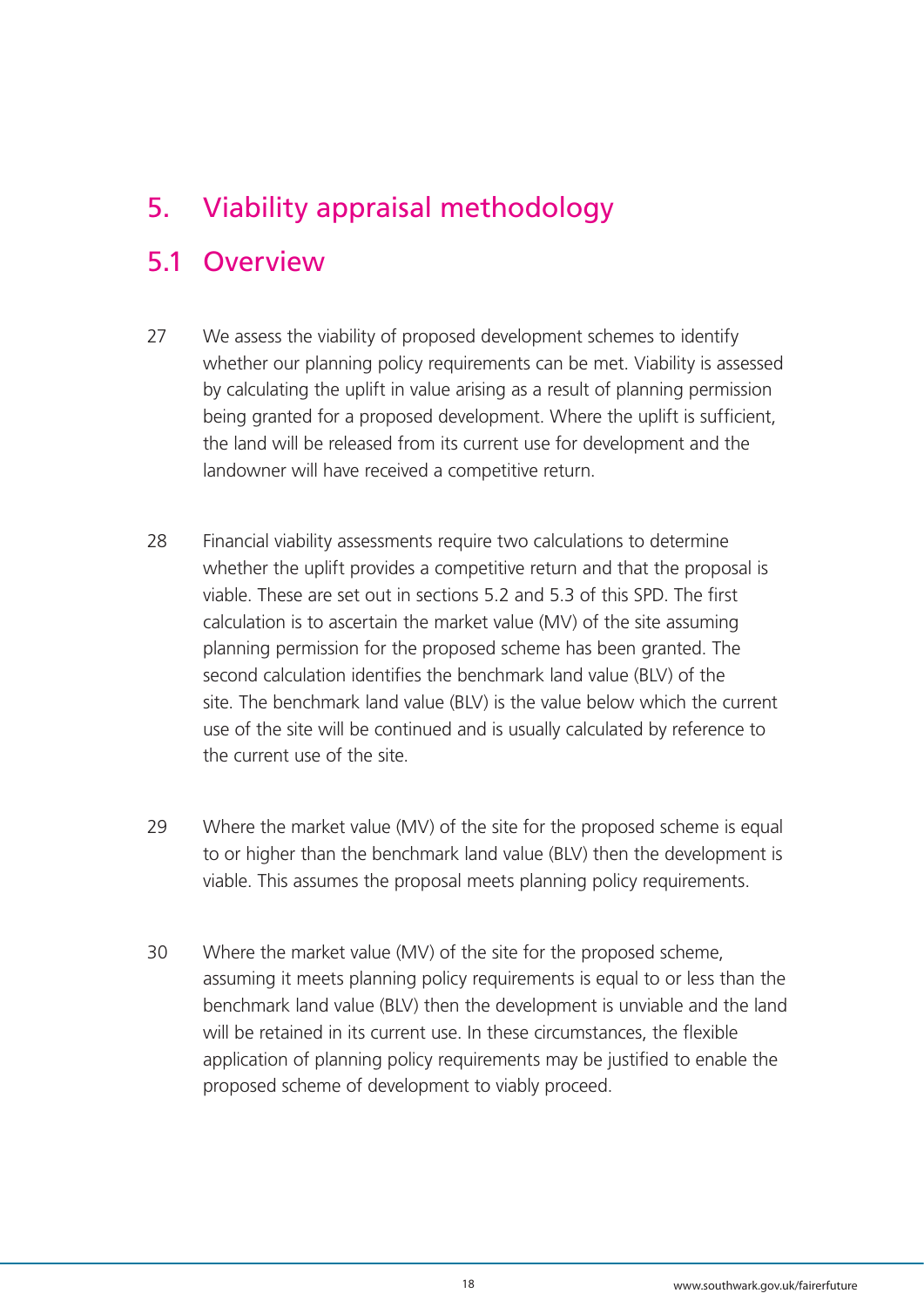## 5.2 Market value of the proposed development

- **DVG12** The market value (MV) of the site for the proposed scheme of development will be assessed in accordance with Valuation Information Paper 12 (VIP12) and the RICS Red Book. This assessment will assume planning consent for the proposed scheme of development.
- **DVG13** The market value (MV) of the site should be calculated using the residual method of valuation to determine the amount available to pay for the site. This is the residual land value (RLV). The residual land value (RLV) should be cross-checked against market site comparables to ensure that the residual land value is consistent with prices being paid for sites in the market.
- **DVG 14** Where land is purchased unconditionally the onus is on the purchaser to make sufficient allowance for planning policy requirements and any other uncertainties with regard to site conditions, title, abnormals, prevailing costs and revenues that may affect the viability of a policy compliant scheme
- 31 The market value (MV) of the site for the proposed scheme of development will be assessed in accordance with the RICS Valuation Information Paper 12 and the RICS Red Book. This assessment will assume planning permission has been granted for the proposed scheme of development. The market value (MV) is calculated by using two methods of valuation.
- 32 Firstly, the residual method determines the amount available to pay for the land and is called the residual land value (RLV). It is defined by calculating the gross development value of the completed development proposal and deducting the costs of delivering the development including the developer's risk-adjusted profit (the competitive return for the developer).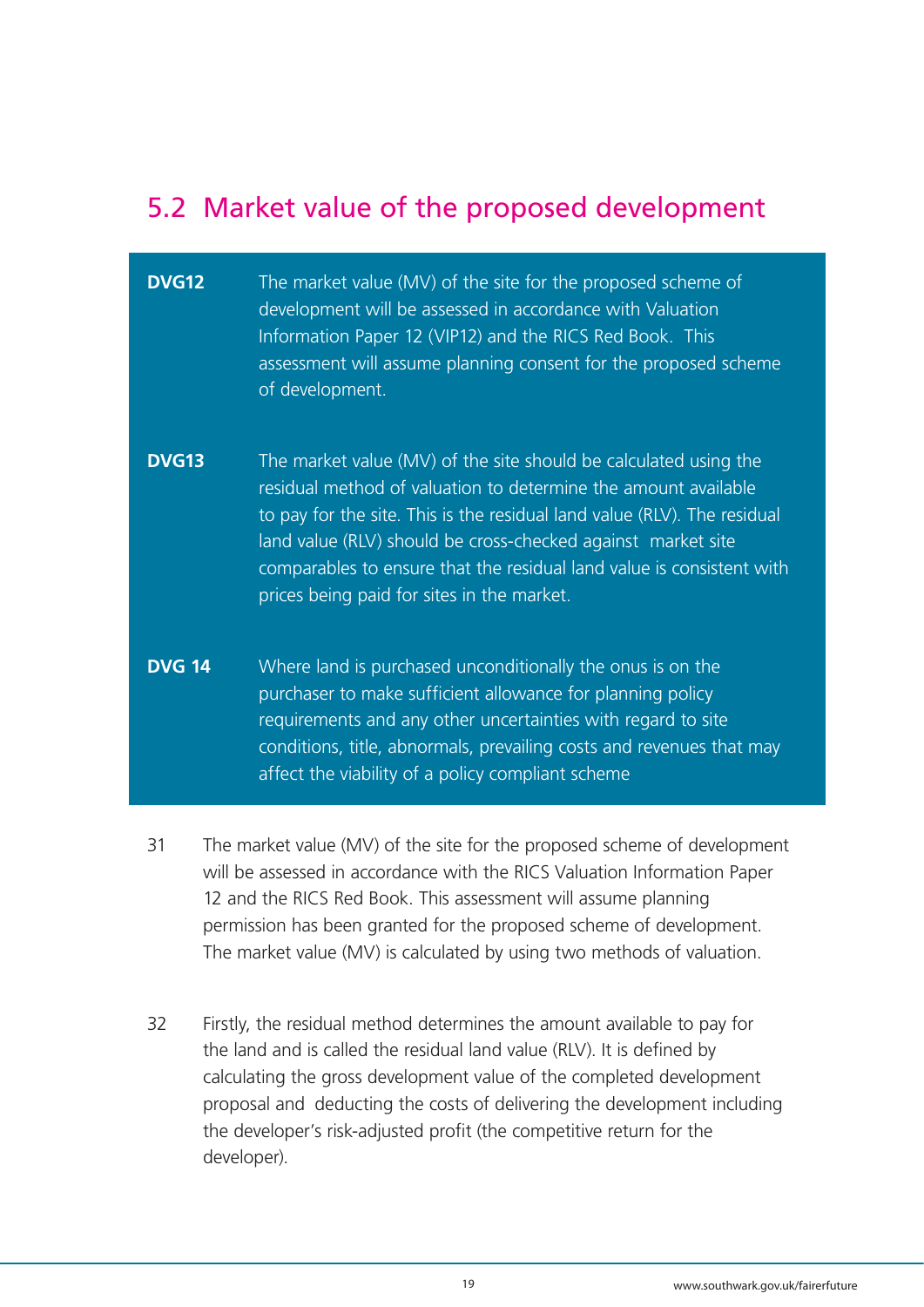- 33 Secondly, the comparison method of valuation should be used in order to cross-check the residual land value against market site comparables to ensure that the residual land value is consistent with prices being paid for comparable sites in the market.
- 34 Market data arising where developers are acquiring sites and delivering development are the best indicator of market value. All sites and planning consents have different characteristics. However, an analysis of comparable sites will show a trend of value which demonstrates the amount that developers are willing to pay for sites having made appropriate assumptions with regard to build costs, finance costs, contingencies, profit levels, marketing and sales costs and revenues. In most cases developers require funder support. In order to secure funding, the value paid for the site and the cost, revenue and profit assumptions made would have been approved by the funding institution on the basis of a Red Book valuation. For this reason, cross-checking the residual land value (RLV) against market site comparables ensures that the residual land value (RLV) provides an accurate reflection of the market value (MV).
- 35 Where the residual method is used without the cross-check to market site comparables there is a risk that the market value (MV) of the site can be understated or overstated, given the sensitivity of the residual method in calculating the residual land value (RLV).
- 36 In circumstances where we consider that insufficient reference has been made to market site comparables, we may commission a Red Book valuation with the cost being part of the assessment costs payable by the applicant. Where the applicant chooses to submit a Red Book valuation as part of their viability assessment then the instructed valuer should report jointly to the local planning authority and to the applicant as joint client with the basis for the instruction to the valuer and the reporting thereof being agreed by the parties in advance.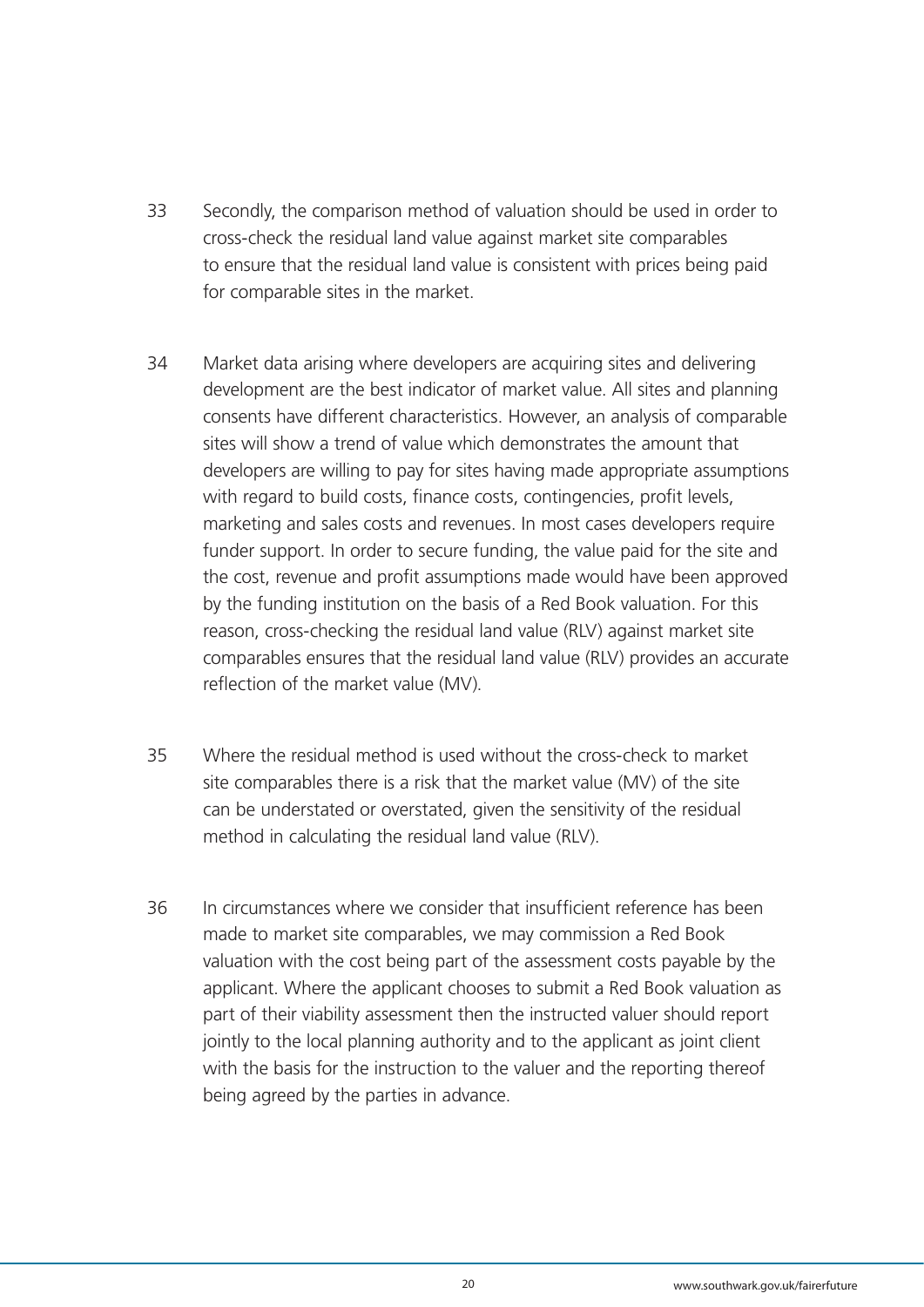## 5.3 Calculating the benchmark land value

## **DVG15** Benchmark land values (BLV) will usually be calculated with **Example 2** reference to the current use value (CUV) of the site<sup>3</sup>, plus a financial incentive that would ensure the release of the land from its current use. This is called current use value plus (CUV+). The uplift (the '+' of the CUV+) above the current use value (CUV) is calculated by deducting the current use value (CUV) from the market value (MV) where the market value (MV), takes full account of planning policy requirements for the proposed use. This approach clearly shows the uplift in value arising from the grant of planning permission. **DVG16** Flexible application of planning policy requirements may be justified to enable the proposed scheme of development to proceed viably where the uplift from CUV to MV is insufficient to provide a competitive return to the landowner. In such cases any uplift above the CUV should be fully justified by the applicant and will generally be expected to be around 20% above the CUV. **DVG17** An alternative use value (AUV) is the value of a hypothetical scheme of development that is an alternative to the proposed scheme. Where an applicant intends to demonstrate that an alternative scheme of development meets planning policy requirements and that there is market demand for the alternative use, the council will require an explanation why the applicant does not intend to proceed with an alternative scheme of development where it generates a higher value.

<sup>3 -</sup> The CUV of the site will exclude 'hope value'. Hope value refers to any element of open market value of a property in excess of the current use value, reflecting the prospect of a more valuable future use or development. It takes account of the uncertain nature or extent of such prospects, including the time which would elapse before one could expect planning permission to be obtained or any relevant constraints overcome, so as to enable the more valuable use to be implemented.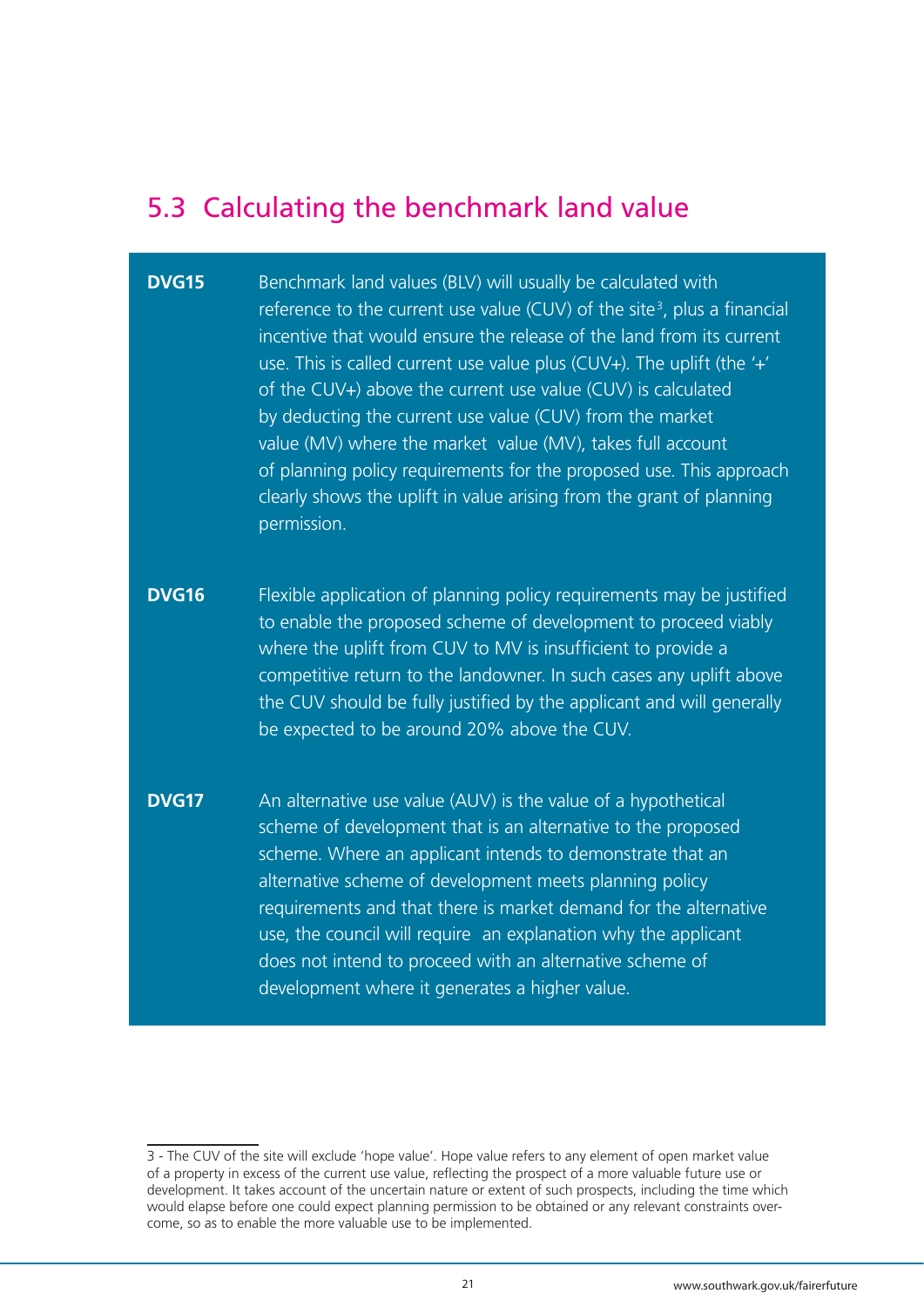- 37 In most cases, benchmark land values (BLVs) will be assessed with reference to current use value (CUV) of the site, excluding hope value, plus a financial incentive that would ensure the release of the land from its current use. This is called current use value plus (CUV+). The percentage uplift above the current use value will be calculated by subtracting the current use value (CUV) from the market value (MV) of the site.
- 38 The process of calculating a benchmark land value (BLV) for a viability assessment indicates whether a scheme is viable or not. A development is viable if the market value (MV) of the site is equal to or higher than the benchmark land value (BLV). The benchmark land value (BLV) is the minimum value at which it is considered that the landowner has received a competitive return. Where the benchmark land value (BLV) is higher than the market value (MV) of the site a proposed scheme of development would be unviable and the land will not be released from its current use. In accordance with the NPPF, at this point it is appropriate to consider flexibility in planning policy requirements in order to increase the development site value above the benchmark land value (BLV). This may be achieved, for example, through reducing the amount of affordable housing provided or by changing the tenure mix within the affordable element of a residential scheme. An acceptable uplift above current use value (CUV) will generally be around 20%.
- 39 When assessing their bid for the land, the development site value of alternative schemes of development may be considered by purchasers/ developers. There are often multiple alternative uses which are acceptable in planning terms in Southwark. When preparing a bid to buy the site, a developer will choose a scheme that creates the highest site value (having regard to minimum planning policy requirements) to maximise their chance of being the highest bidder and successful purchaser. The council will require an explanation for why the applicant does not intend to proceed with an alternative use where it generates a higher value than the proposed scheme of development.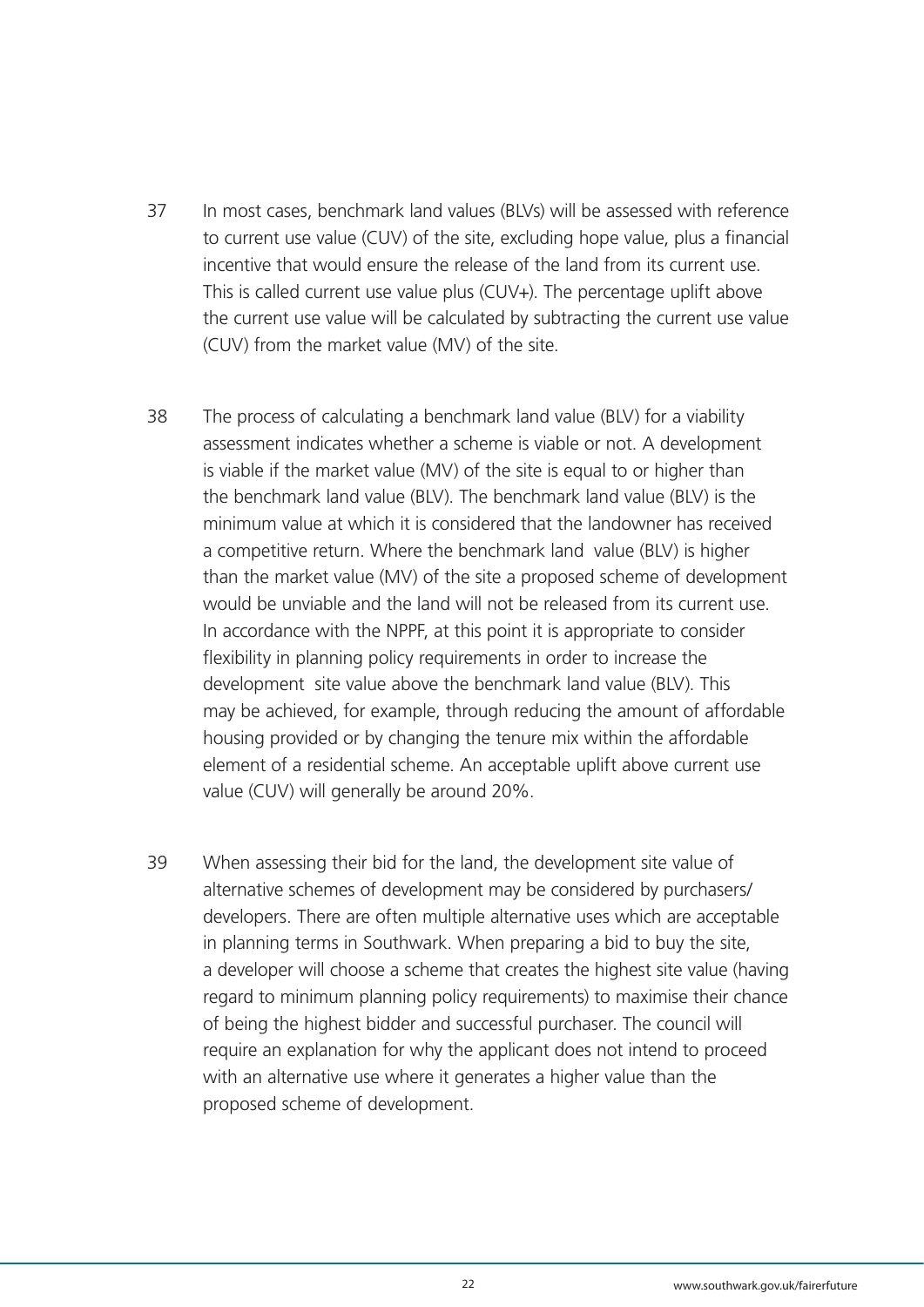## **6 Viability appraisal inputs**

| <b>DVG18</b> | Financial viability appraisal inputs should include all reasonably<br>available details deemed necessary for the council to understand<br>the valuations submitted for the market value (MV) of the proposed<br>scheme of development and the current use value (CUV) of the site. |
|--------------|------------------------------------------------------------------------------------------------------------------------------------------------------------------------------------------------------------------------------------------------------------------------------------|
| <b>DVG19</b> | Financial viability appraisal inputs should be clear, justified, in<br>line with market norms and supported with appropriate<br>comparables or other supporting evidence.                                                                                                          |
| <b>DVG20</b> | A schedule of site comparables should be provided with a fully<br>justified analysis to enable a crosscheck of the residual land value<br>$(RLV)$ .                                                                                                                                |
| <b>DVG21</b> | There should be a clear and reasoned link between the evidence<br>submitted and the conclusions drawn from the financial viability<br>appraisal.                                                                                                                                   |
| <b>DVG22</b> | The assessment of viability is a calculation based on market<br>assumptions. It should not take account of any specific inputs or<br>assumptions peculiar to the applicant.                                                                                                        |

40 Applicants should provide the information set out in Appendix 2 'Financial viability appraisal inputs', together with any other information considered necessary by the applicant to explain the inputs, assumptions and conclusions within the financial viability appraisal. The basis for the estimate(s) and the drawings/specifications/quotes used should be stated. We will request further details and clarification if the level of detail initially provided is considered insufficient. The level of detail that we require will be commensurate with the scale of the development and the nature of the scheme. It is accepted that the same level of detail may not be available for all elements of a development scheme that has multiple phases when compared to a single build out development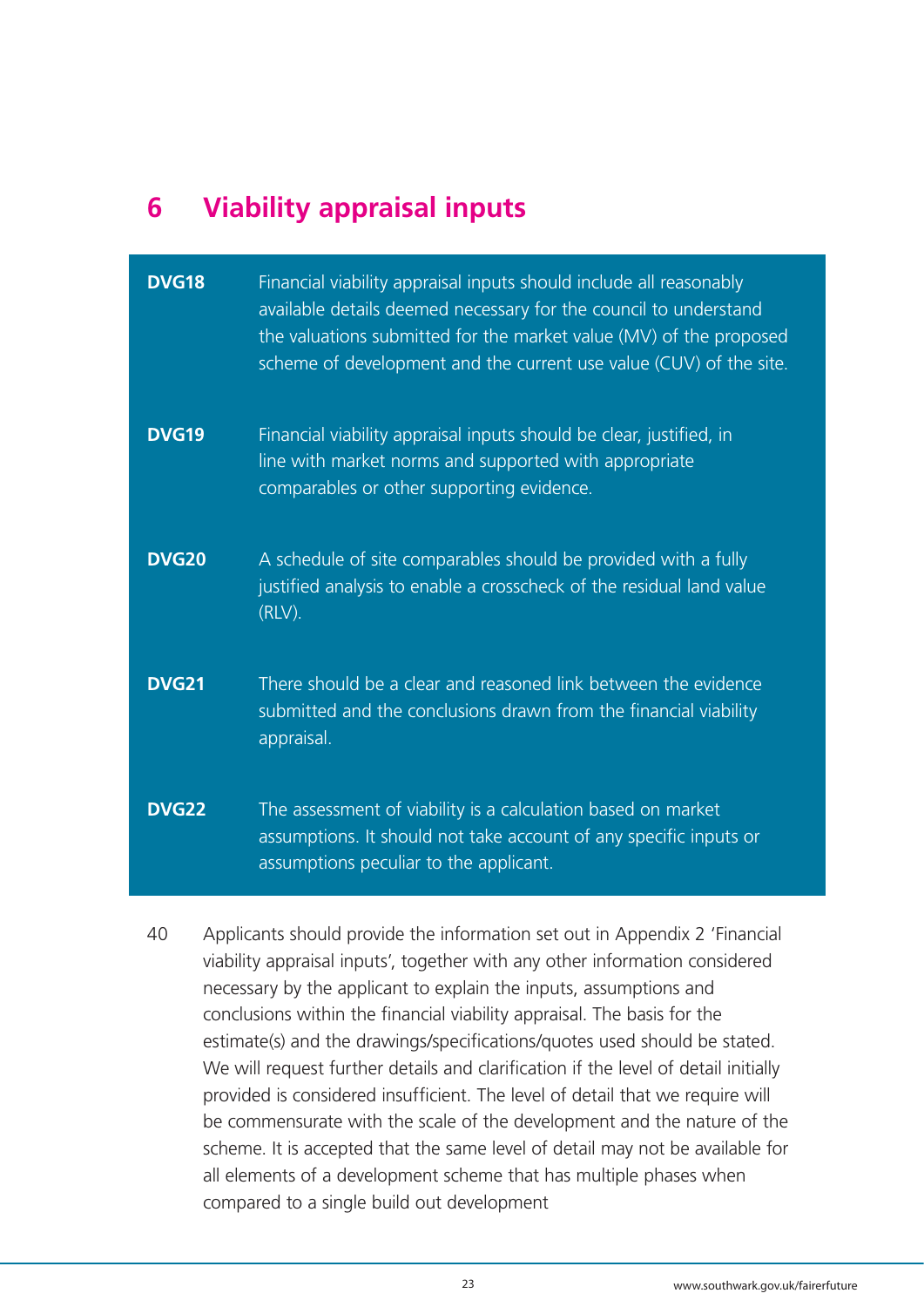# **7. Viability reviews**

| <b>DVG23</b> | A viability review will be required for development that does not<br>provide a policy compliant level of planning obligations, such as<br>affordable housing, due to viability. This review may use actual<br>costs and/or revised sales values, and will assess whether the<br>approved scheme has become more viable from the date that<br>planning permission was granted to the date of substantial<br>implementation. |
|--------------|----------------------------------------------------------------------------------------------------------------------------------------------------------------------------------------------------------------------------------------------------------------------------------------------------------------------------------------------------------------------------------------------------------------------------|
| <b>DVG24</b> | Where a viability review demonstrates an improvement in a<br>scheme's viability, 50% of the increase in the scheme's value will<br>be returned to the developer and 50% to the council, up to the<br>level that would be required for a policy compliant scheme. All<br>additional surplus profits will return to the developer.                                                                                           |
| <b>DVG25</b> | The timing of the viability review will depend on the nature and<br>scale of the approved scheme. Generally, the viability review should<br>be undertaken prior to occupation of no more than 25% of the<br>development. The timing of viability reviews for schemes that have<br>multiple phases will be agreed with the council.                                                                                         |
| <b>DVG26</b> | Viability contingent payments to the council should usually be made<br>prior to the occupation of 75% of the development. The review<br>process for schemes with multiple phases may result in additional<br>affordable housing in later phases in place of a financial<br>contribution.                                                                                                                                   |
| <b>DVG27</b> | In the event that secured planning obligations, including affordable<br>housing, are reduced through negotiations or by statutory<br>provisions, a viability review to actual costs and revenues will take<br>place in order to identify any subsequent increase in viability at<br>substantial implementation of the approved scheme.                                                                                     |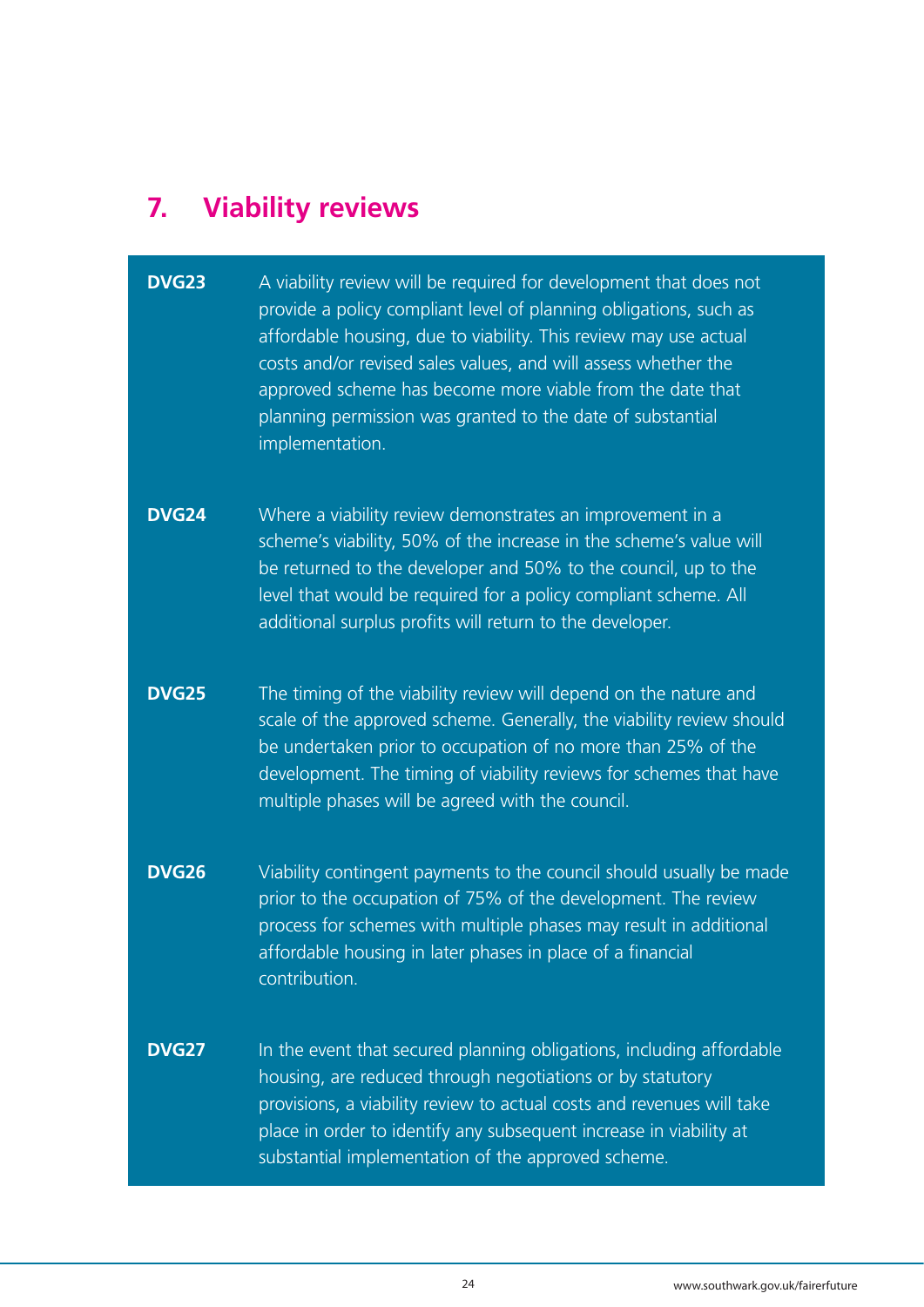- 41 Where a development proposal cannot meet planning policy requirements due to viability and the council resolve to grant planning permission we will require a revised financial viability appraisal following the substantial implementation<sup>4</sup> of the scheme. This will ensure that improvements in scheme viability between the date that the planning permission was granted and the date the development was substantially implemented contribute towards meeting minimum policy requirements that were not possible at the date of consent. This approach is encouraged in relation to affordable housing in Policy 3.12 of the London Plan (2015) (and supporting text paragraph  $3.75$ <sup>5</sup>.
- 42 The build costs, value and other factors of a scheme can alter significantly from the point it is granted planning permission to when it is substantially implemented. Viability reviews enable the applicant to continue to receive the level of profit required, as agreed at the date of consent. This means that viability reviews will not increase risk for the applicant as it will still ` allow for a competitive return. Where an applicant agreed to proceed with a development generating an uncompetitive return<sup> $6$ </sup>, any surplus will be calculated from the point a competitive return is realised.
- 43 Developers will be required to work with the council on an open book basis for the viability review to demonstrate the actual costs incurred to complete a project. The basis for the viability review is set out below:

### 1. The base position as agreed at the date of consent and specified in the Section 106 legal agreement for the approved scheme for:

 • Gross development value (GDV) £

<sup>4 -</sup> Substantial implementation requires a development to have completed all ground preparation works and constructed the foundations for the core of the development.

<sup>5 -</sup> Paragraph 3.75: In making arrangements for assessing planning obligations, boroughs should consider whether it is appropriate to put in place provisions for re-appraising the viability of schemes prior to implementation. To take account of economic uncertainties, and in respect of schemes presently anticipated to deliver low levels of affordable housing, these provisions may be used to ensure that maximum public benefit is secured over the period of the development.

<sup>6 -</sup> A competitive return will be benchmarked against prevailing market norms and regarding the risk profile of the specific development.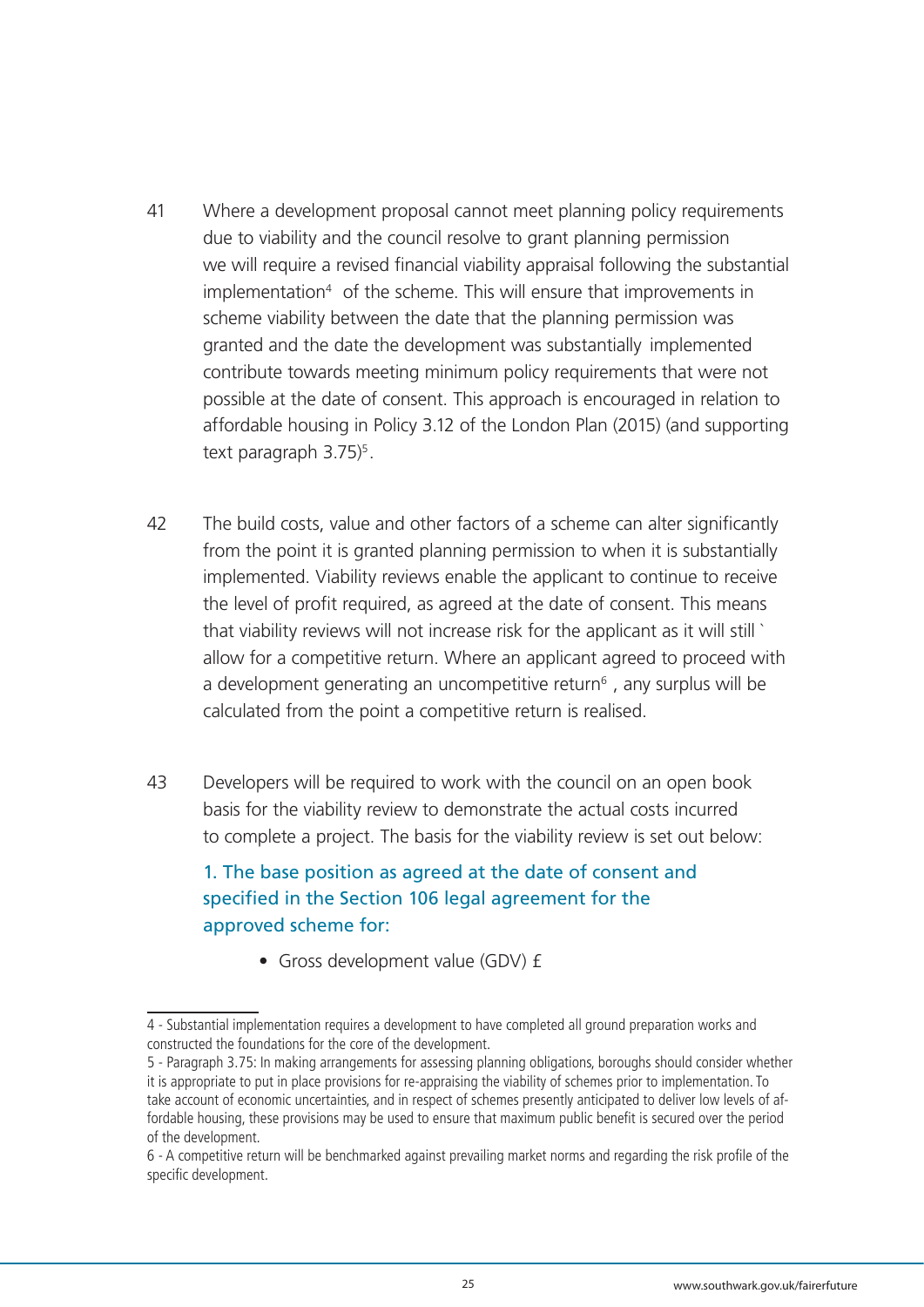- Residential average value per square foot (psf)
- Commercial rent (psf) and yield
- Professional fees (amount and %)
- Finance
- Developer's profit (amount and %)
- Build costs (£ total and psf/psm)
- £ Prelims/enabling costs/overheads and profit/contingency
- £ Abnormal costs
- Residual land value (RLV)

### 2. Increase in value (uplift) of the scheme at substantial implementation:

- Revised gross development value (GDV)
- Actual/revised average residential sales value per square foot (psf)
- Actual/revised rents and yields
- Actual fees
- Actual finance
- Actual build costs
- Actual prelims/enabling costs/overheads and profits
- Actual abnormal costs
- Input residual land value (RLV) at date of consent

The surplus will be shared 50:50 (council:developer) until a policy compliant contribution has been achieved.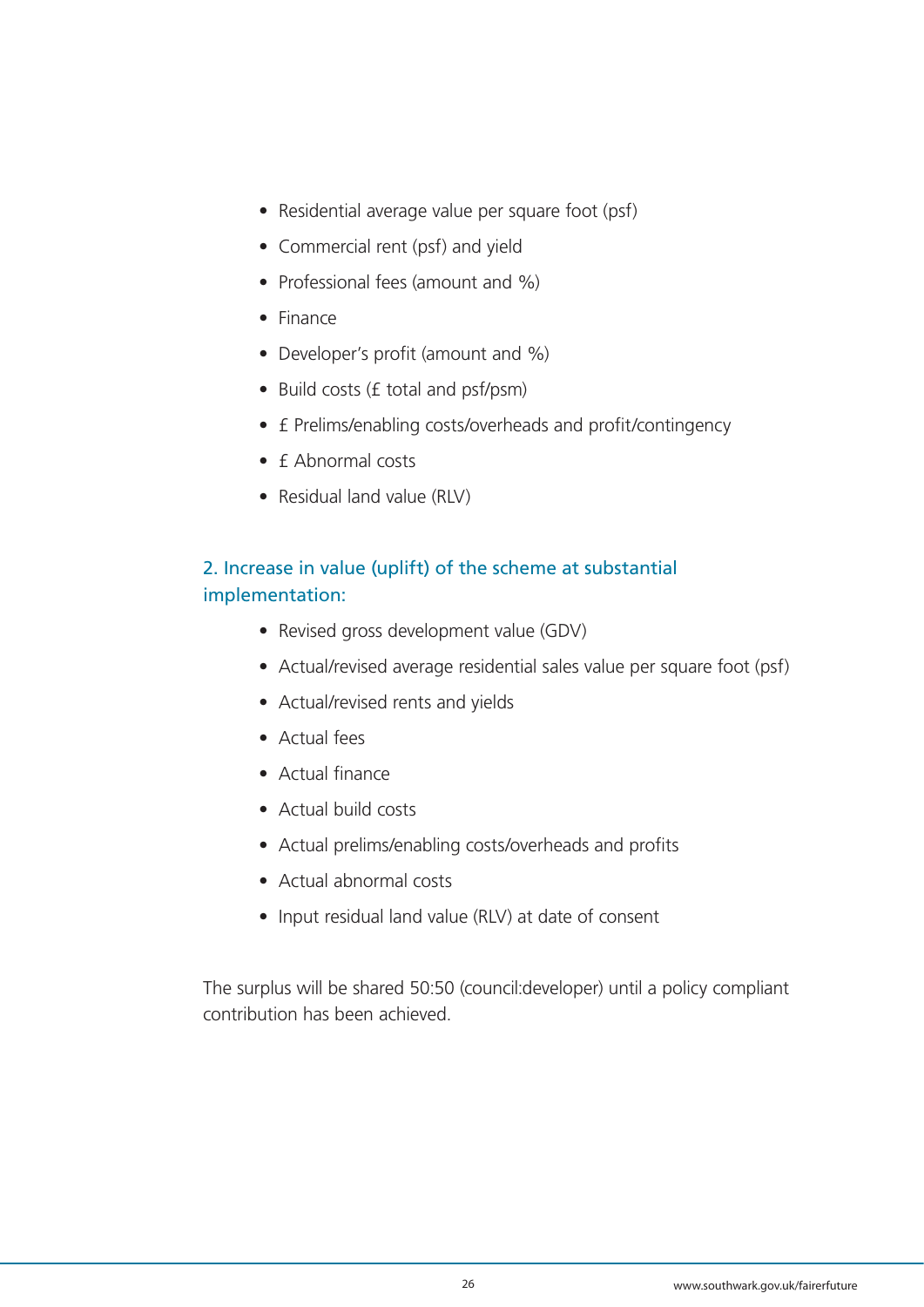- 44 Given the uncertainty at the early stages of designing a scheme, it is common for estimated costs to be reduced as elements of the design are finalised (usually post-planning) and the contract to build the scheme is tendered. A small percentage change in the build cost could equate to a significant change in the scheme's viability. Therefore this input into the residual cash-flow could present considerable uncertainty in the accurate assessment of a scheme's value and whether there is an accurate assessment of the scheme's ability to viably meet planning policy requirements.
- 45 Viability reviews will be undertaken following the substantial implementation of a scheme and prior to more than 25% occupation of the development in the scheme. It is easier to identify actual costs and values between these dates. The trigger for the payment will be negotiated for each application but it will typically be no later than prior to occupation of 75% of the development.
- 46 The value of the payment will be determined at the point the viability review is undertaken (or, in the case of phased development, at an appropriate pre-determined point in the development programme). There will only be a requirement to make a payment where a scheme generates a surplus profit in excess of the returns necessary to make a development viable.
- 47 Viability review contingency payments will be capped at a level that reflects any foregone benefits of the proposal which would have been required to achieve full planning policy compliance. This figure is referred to as 'the review dependent in lieu payment'. Any surplus profits, up to the review dependent in lieu payment, will be shared between the applicant and the council on a 50% to 50% split. This provides an incentive for applicants to achieve cost savings and to maximise scheme value. The purpose of the viability review is not to enter into an open-ended profit share arrangement. Additional surplus profits will pass to the developer in their entirety.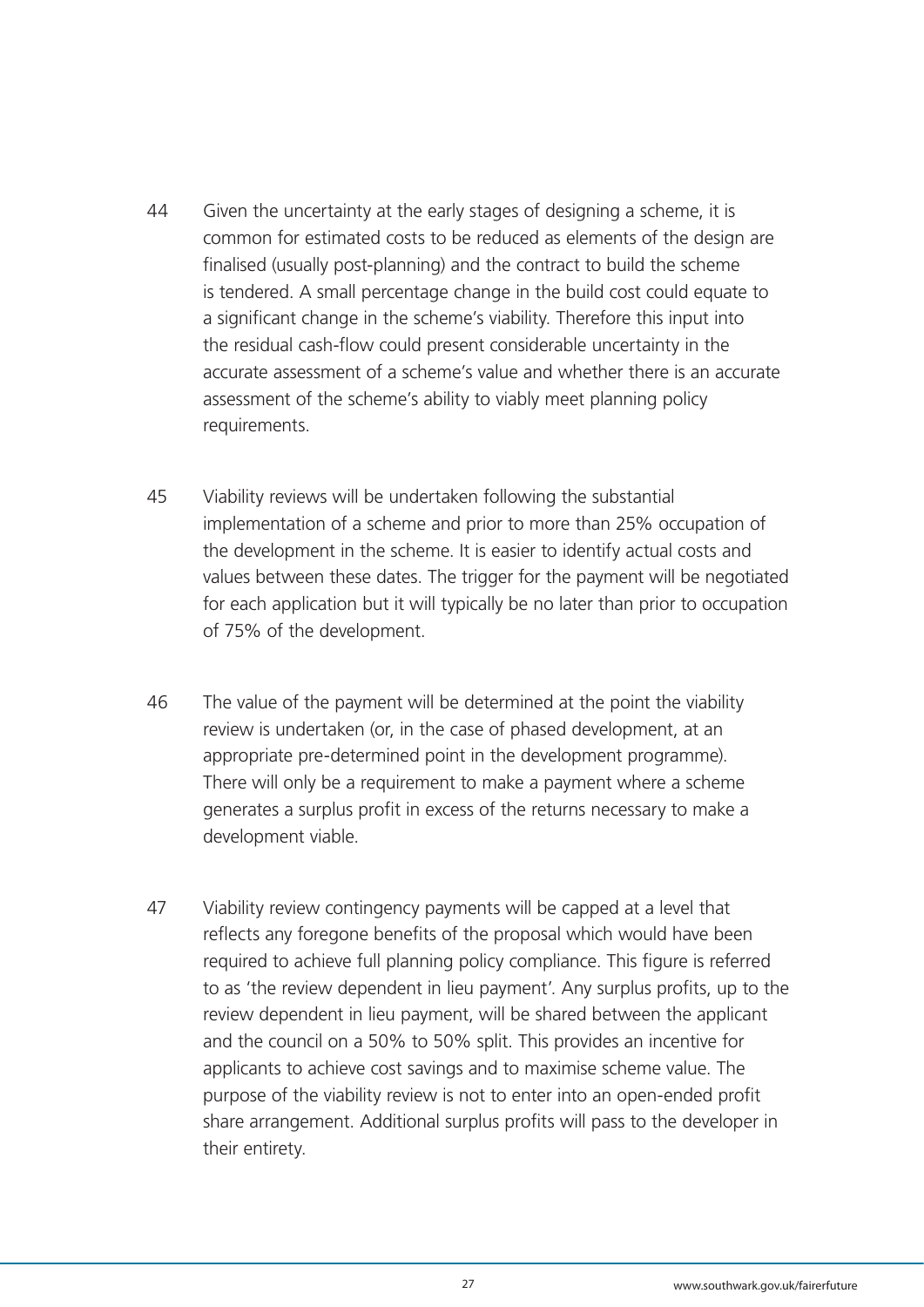- 48 Viability reviews will require developers to keep clear financial records, invoices, labour sheets and any other information necessary so that actual construction and project wide costs can be easily audited and ratified. Any costs that cannot be evidenced will be referred to an independent quantity surveyor for fair valuing. Developers should grant their cost manager(s) however long is reasonably required by the council to undertake the audit and clarify cost issues so that a final decision can be reported. Evidence of any agreed sales and lettings should be provided. Any residential unit should be clearly referenced to the accommodation schedule used for the calculation of viability at the date of consent (e.g. so that plot numbers can be matched with postal addresses).
- 49 In the event that secured planning obligations, including affordable housing, are reduced through negotiations or by statutory provisions subsequent to the granting of planning consent, the Section 106 legal agreement will require a viability review at substantial implementation to determine actual costs and revenues. This ensures that the actual revenues and costs when the scheme is implemented are used to determine the viability at the point of delivery. The value of reduced planning obligations will be the review-dependent in lieu payment that is required in the event that a scheme improves in viability subsequent to the revision of planning obligation requirements through negotiation or by statutory provisions.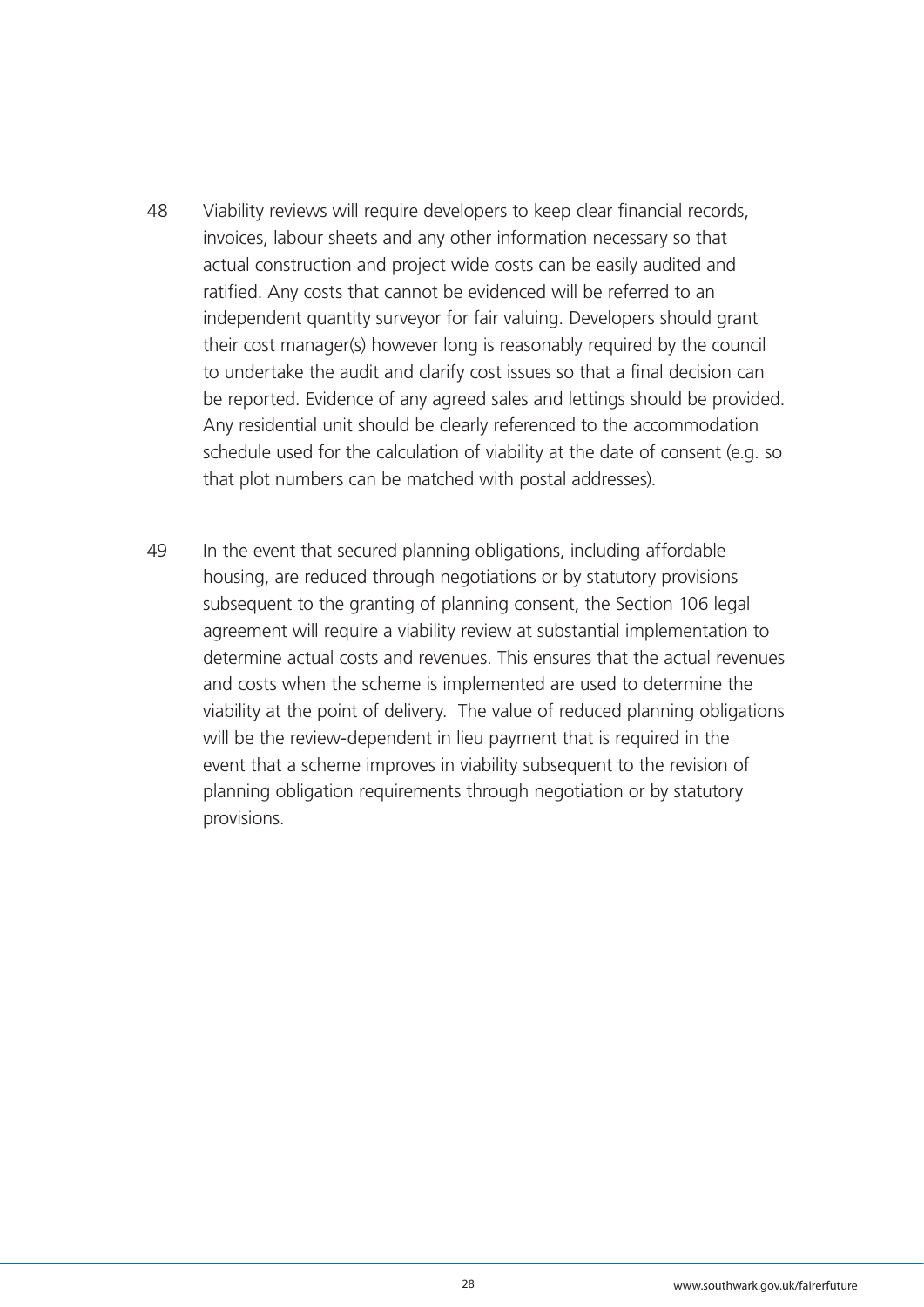## **Glossary**

**Alternative Use Value (AUV)** - An alternative use value (AUV) is the value of a hypothetical scheme of development that is an alternative to the proposed scheme of development.

**Benchmark Land Value (BLV)** – The benchmark land value the value below which the current use of the site will be continued. This is the value at which a reasonable landowner will be willing to release their site for development.

**Current Use Value (CUV)** – Market value for the continuing existing use of the site or property assuming all hope value and any value arising from any planning permission or alternative use is excluded.

**District Valuer Service (DVS)** – The DVS is the specialist property arm of the Valuation Office Agency (VOA). They provide independent professional property advice and valuations to public sector bodies.

**Existing Use Value (EUV)** – The estimated amount for which a property should exchange on the valuation date between a willing buyer and a willing seller in an arm's length transaction after proper marketing and where the parties had acted knowledgeably, prudently and without compulsion, assuming that the buyer is granted vacant possession of all parts of the asset required by the business, and disregarding potential alternative uses and any other characteristics of the asset that would cause its market value to differ from that needed to replace the remaining service potential at least cost.

Note: EUV is a specific definition relating to reporting values of operational business assets. It is sometimes used in a viability context to refer to the CUV.

**Financial Viability Appraisal (FVA)** – A financial viability appraisal is an assessment of a scheme's financial viability. It can be used to assess whether a proposed scheme of development will proceed and whether planning obligations may need to be applied flexibly to enable a marginally viable proposed scheme of development to proceed.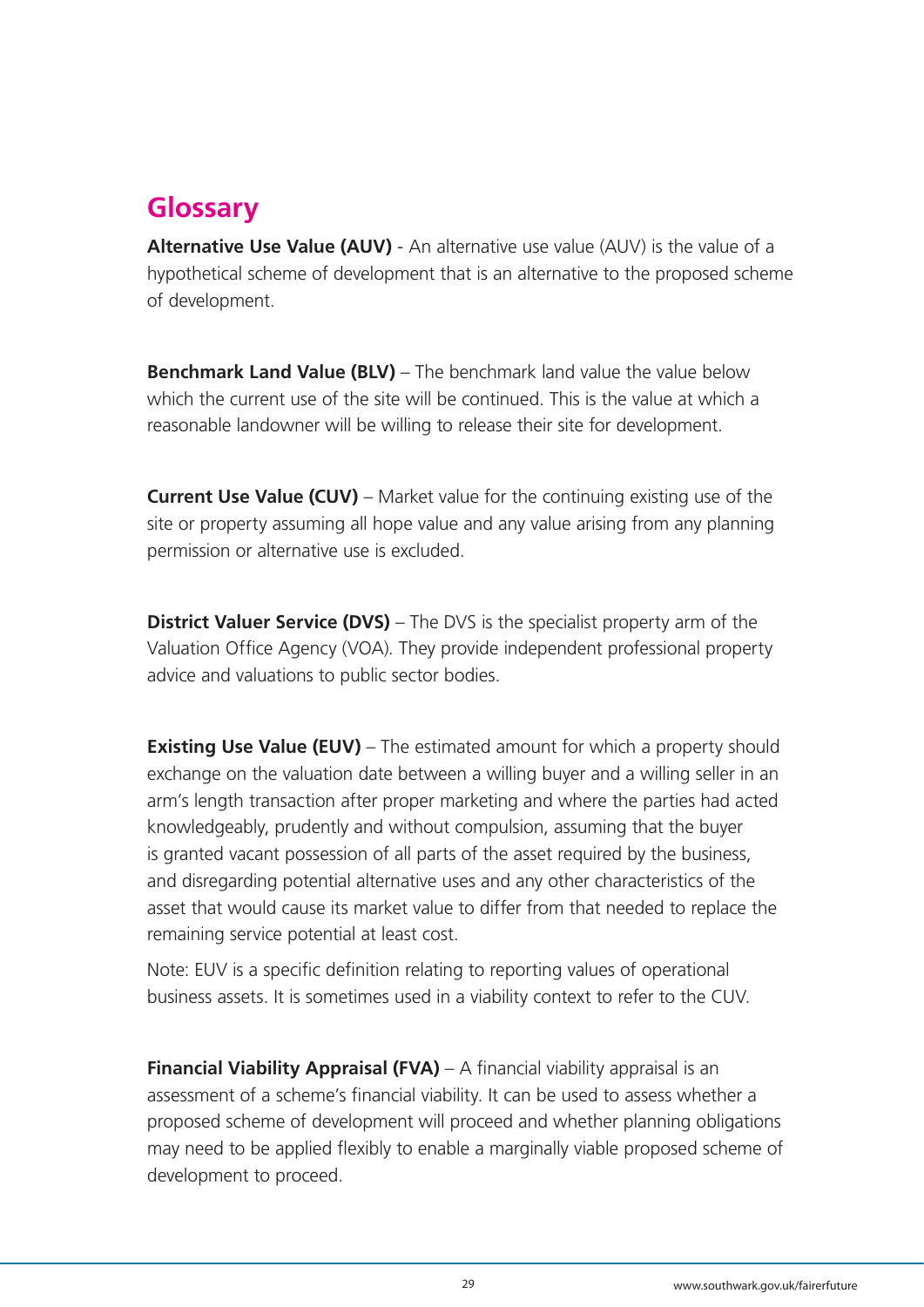**Gross Development Value (GDV)** – Market value of the proposed development assessed on the special assumption that the development is complete as at the date of valuation in the market conditions prevailing at that date.

**Hope Value** – Hope value refers to any element of open market value of a property in excess of the current use value, reflecting the prospect of a more valuable future use or development. It takes account of the uncertain nature or extent of such prospects, including the time which would elapse before one could expect planning permission to be obtained or any relevant constraints overcome, so as to enable the more valuable use to be implemented.

**Incentive** – Benchmark land values (BLV) will usually be calculated with reference to the current use value (CUV) of the site, plus a financial incentive that would ensure the release of the land from its current use. This is called current use value plus (CUV+). The incentive is the "+" of the "CUV+".

**Market Site Comparable** – A transaction of a development site which evidences prevailing market site values and where the price paid has either assumed an optimum development on the basis of an assessment of Development Plan policies or on the basis of an existing planning consent.

**Market Value (MV)** – The estimated amount for which an asset or liability should exchange on the valuation date between a willing buyer and a willing seller in an arm's length transaction, after proper marketing and where the parties had each acted knowledgeably, prudently and without compulsion, subject to the special assumption that planning consent has been granted for the proposed scheme of development.

**Planning Performance Agreement (PPA)** – A planning performance agreement is a project management tool which the local planning authorities and applicants can use to agree timescales, actions and resources for handling particular applications. It should cover the pre-application and application stages but may also extend through to the post-application stage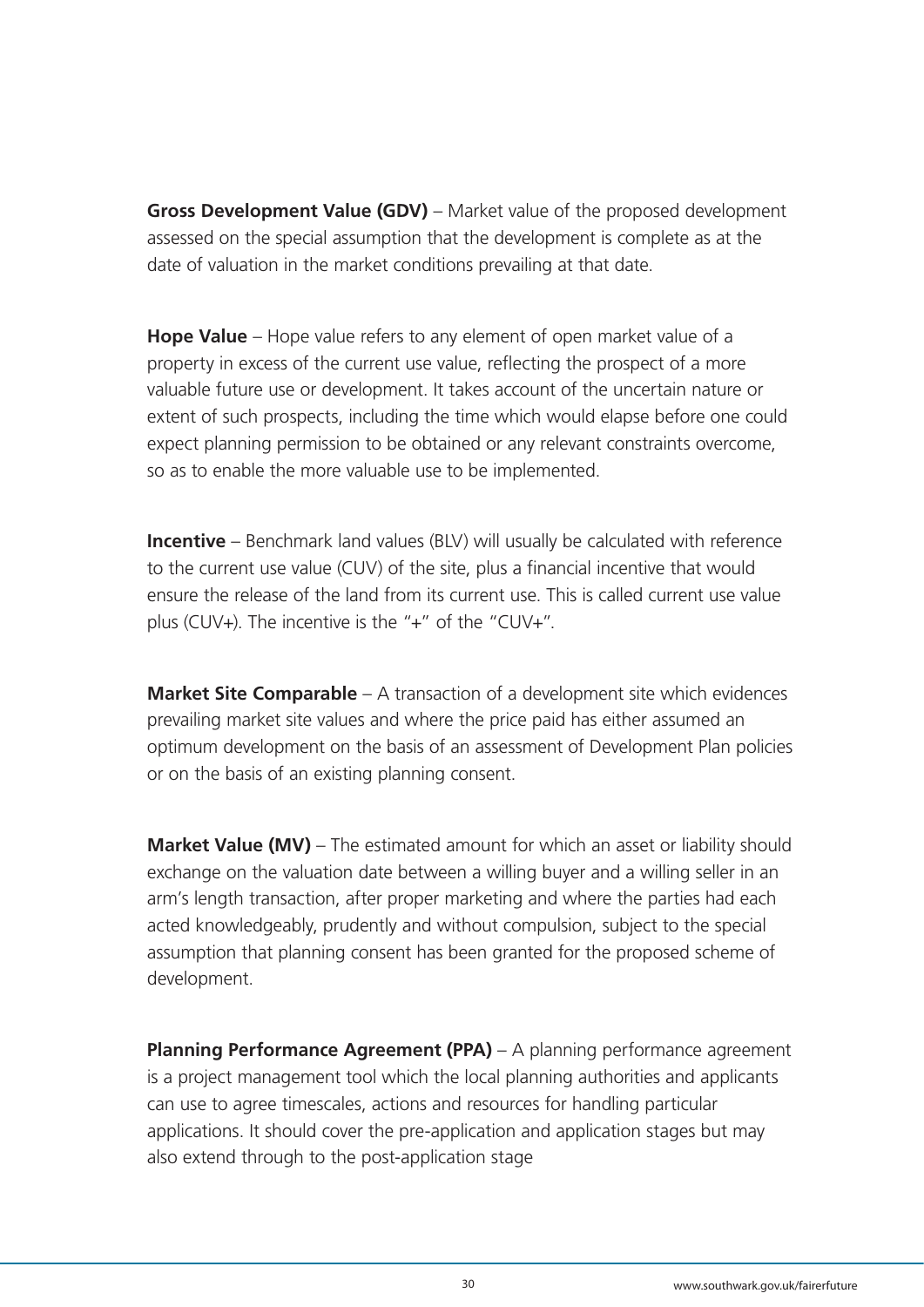**Red Book Valuation** – The Red Book sets out mandatory practices for RICS members when carrying out a valuation.

**Residual Cash-flow** – A financial appraisal methodology that is used to calculate the Residual Land Value.

**Residual Land Value (RLV)** – The RLV is a calculation of the MV of the site assuming planning consent for the proposed scheme of development using the residual method of valuation.

**RICS Red Book – Royal Institution of Chartered Surveyors (RICS) Valuation** – Professional Standards 2014. The 'Red Book' contains mandatory rules, best practice guidance and related commentary for all RICS members undertaking valuations.

**Royal Institute of Chartered Surveyors (RICS)** – The RICS is a professional body that accredits professionals within the land, property and construction sectors.

**Substantial Implementation** – Substantial implementation requires a development to have completed all ground preparation works and constructed the foundations for the core of the development.

**Uplift** – See Incentive.

**Valuation Information Paper 12** - RICS information paper that describes the applicable processes for the valuation of development land, including valuing by the comparison method and the residual method, assessing the land value and reporting the valuation.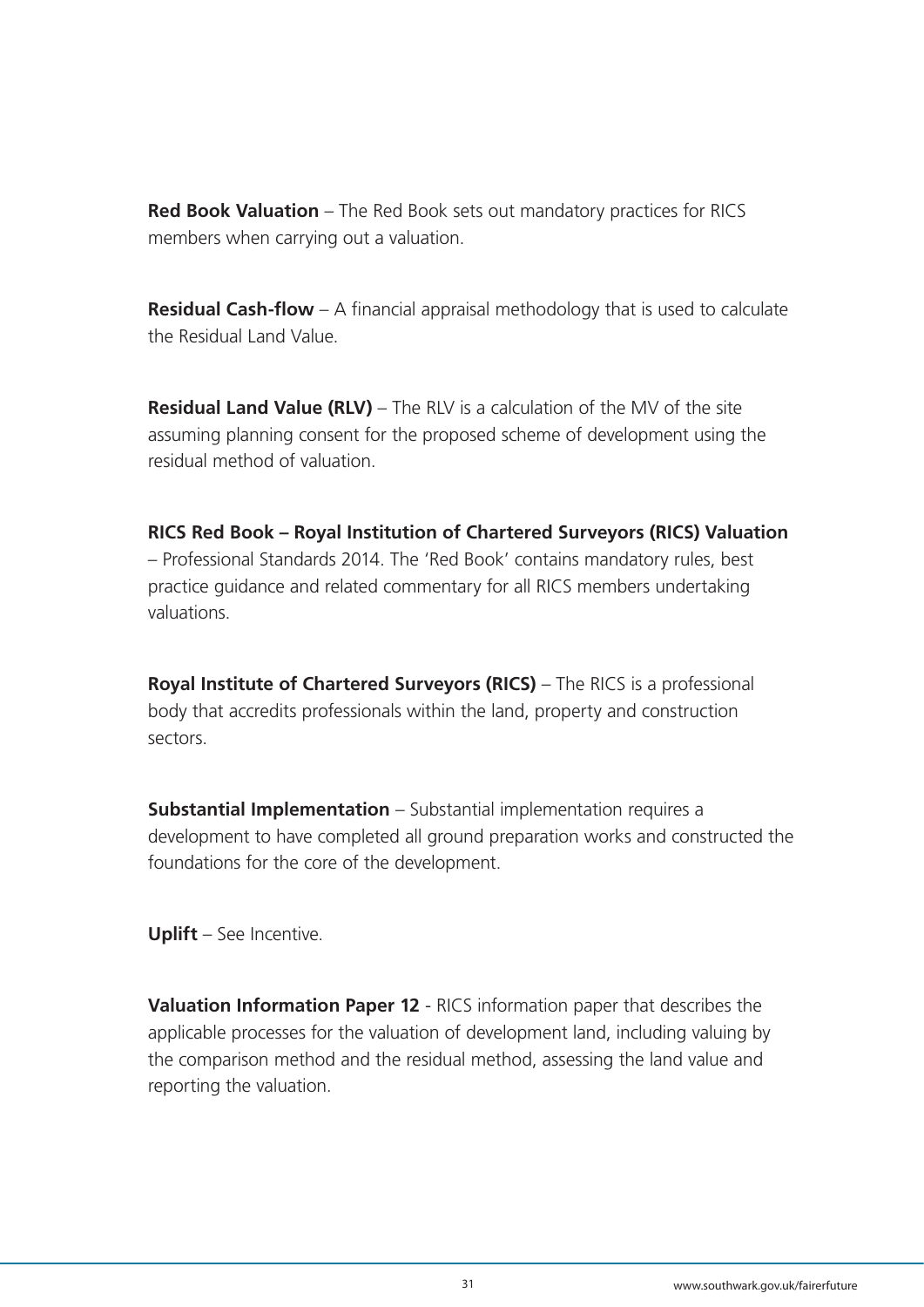# Appendix 1: Example viability assessment scenarios

These simplified theoretical examples are intended to assist readers to better understand the key principles and stages of establishing whether a proposed development is viable or not.

#### **Example 1. A viable scheme**

An applicant proposes to build 50 homes on a site which is currently in use as a car park and the design and principle of the development is acceptable. It is assumed that this represents the maximum development potential for the site.

- 1. The value of the land in its current use as a car park is calculated at £1m. This figure ignores any development potential.
- 2. The proposed scheme of 50 homes should provide 35% affordable housing as required by planning policy. Each private home will sell for £400k and each affordable home for £200k. This means that the total value of the private housing is £13m (65% of the total homes) and the total value of the affordable housing is £3.5m (35% of the total homes). The total value of the proposed scheme is calculated at £16.5m.
- 3. The development costs to deliver the proposed scheme are calculated at £8m. This is a simplified figure for the purposes of this example and includes all build costs, fees, developer profit, finance and other development costs.
- 4. The market value (MV) of the site, assuming planning permission is granted for the 50 homes, is calculated by subtracting the development costs (£8m) from the value of the proposed scheme (£16.5m).Therefore the amount available to pay for the site is £8.5m The developer would check this figure against the amount that other comparable development sites have sold for in the local area.
- 5. The increase in value from the use of the site as car park to the site with planning permission for 50 homes is 750% (£1m to £8.5m). It is unlikely that the landowner would be unwilling to release the site from its current use as a car park.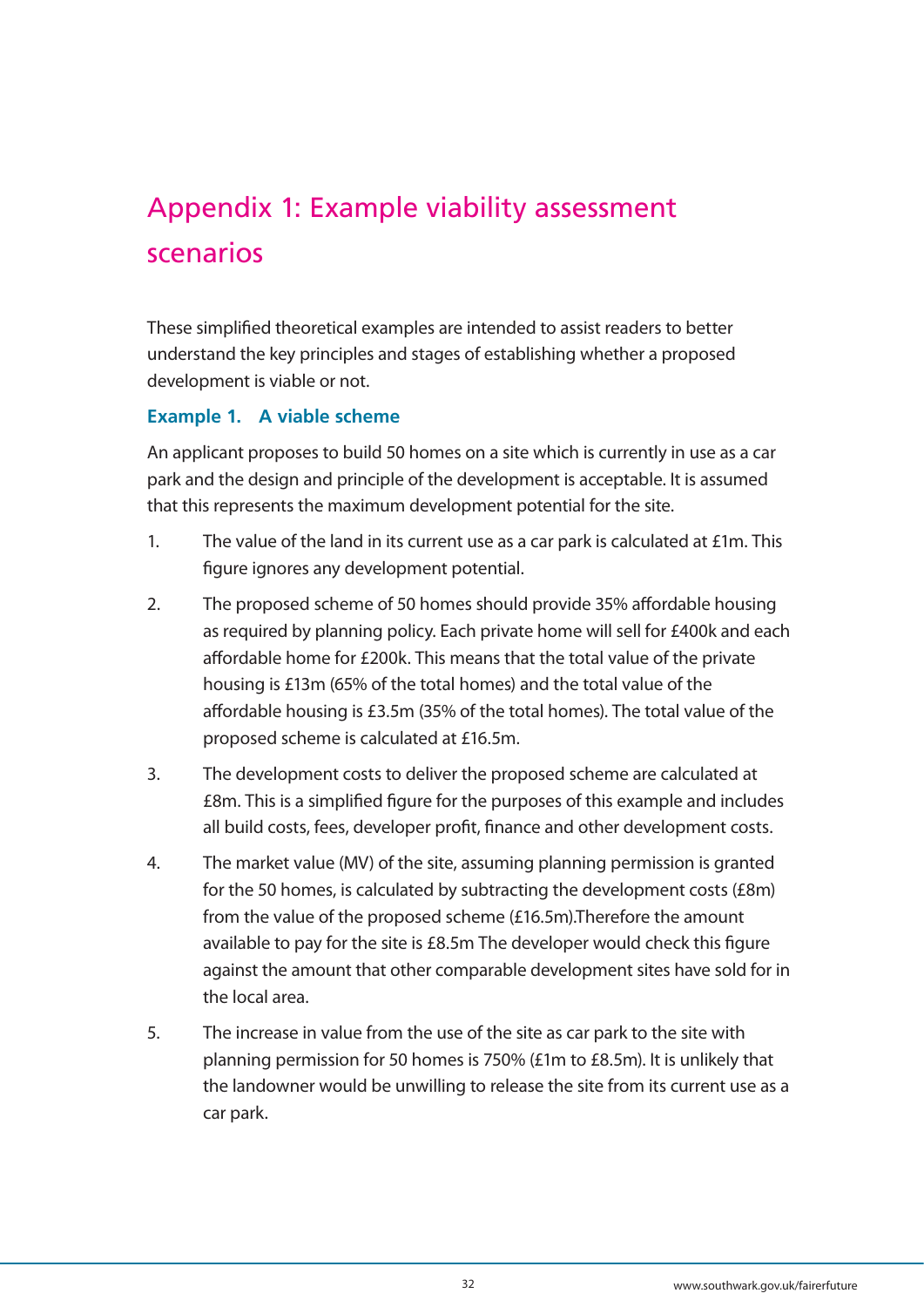#### 6. The following table illustrates the calculation:

| The current value of the site<br>as a car park (excluding any<br>development potential) | £1m                                                                                                                                                                                                                                     |
|-----------------------------------------------------------------------------------------|-----------------------------------------------------------------------------------------------------------------------------------------------------------------------------------------------------------------------------------------|
| The value of the completed<br>scheme of 50 homes                                        | £16.5m                                                                                                                                                                                                                                  |
| Development costs to build the 50<br>homes (including the developer's<br>profit)        | f8m                                                                                                                                                                                                                                     |
| The amount available to purchase<br>the car park site (Market Value)                    | £8.5m (In this example, as the site in its<br>current use as a car park is worth £1m,<br>the remainder of £7.5m is the uplift the<br>landowner would expect to receive<br>when the site is sold. This represents an<br>uplift of 750%.) |

#### **Example 2 - A marginally viable scheme**

An applicant proposes to build the same 50 homes on a site which is currently used as an office. The design and principle of the development is acceptable. It is assumed that this represents the maximum development potential for the site.

- 1. The value of the site in its current use as an office is calculated at £7.05m. This figure ignores any development potential.
- 2. The same policy requirement of 35% affordable housing is applicable and the value of the completed 50 homes (£16.5m) and the development costs (£8m) are assumed to be the same as Example 1. The amount available to purchase the office site would also be £8.5m.
- 3. The increase in value from the use of the site as an office to a site with planning permission for 50 homes is 20.5% (£7.05m to £8.5m).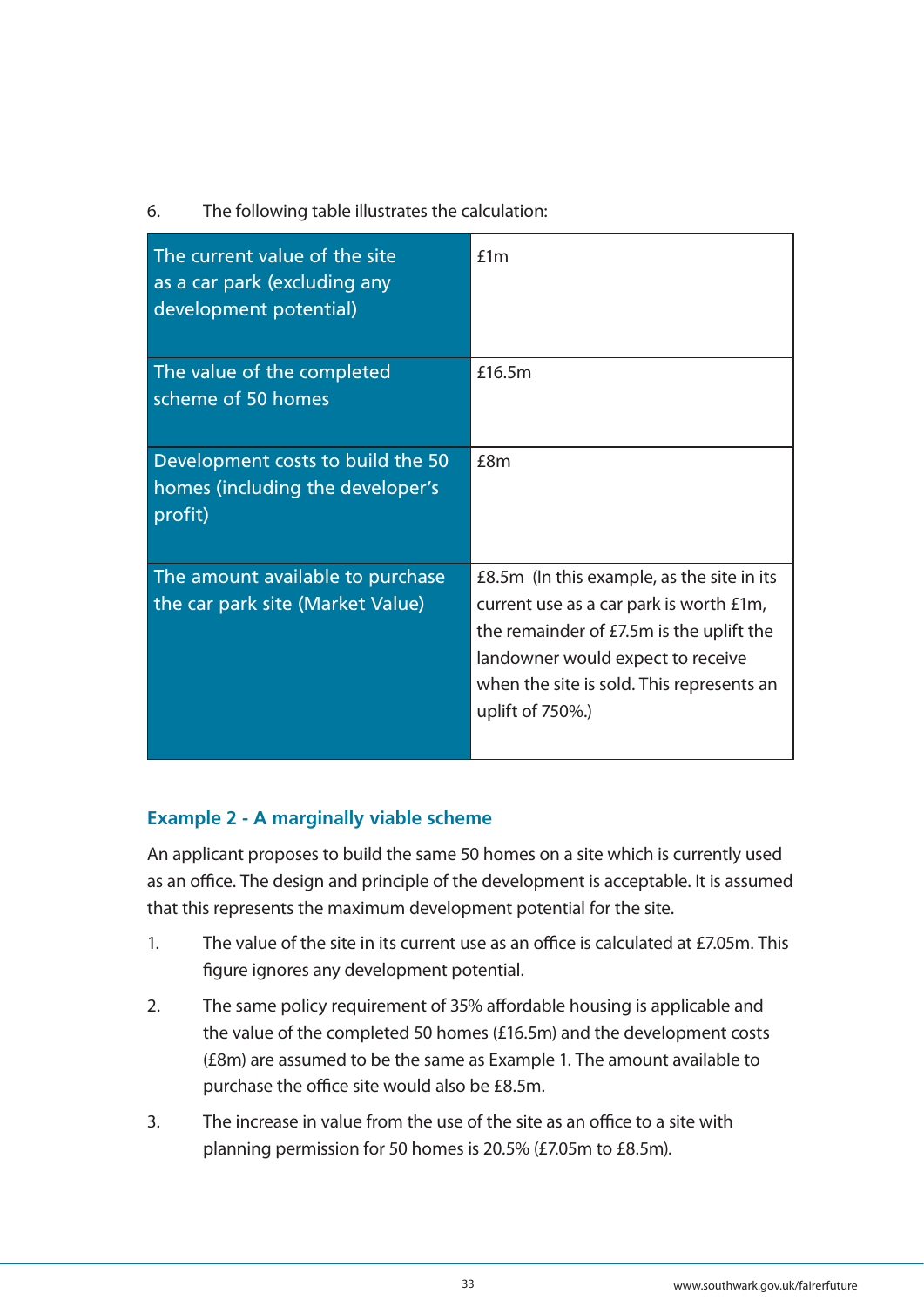In this example, the increase in value of the site from the office use to a site with planning permission for 50 homes is just above 20%. The decision of the landowner to sell the site is therefore much more marginal than Example 1, as the increase in value is 20% rather than 750% in Example 1. If the increase in value was less than 20%, the landowner may choose to retain the existing office use until market conditions improve.

If the landowner is unwilling to sell the site with a marginal increase in value, an alternative option is to reduce planning policy requirements by allowing more private housing in place of some affordable housing. This would increase the value of the overall proposal as private housing is greater in value than affordable housing (£400k > £200k). Assuming the development costs stay at £8m, the developer could afford to pay more for the site thereby increasing the market value and improving the chances that the landowner would sell site and released from its use as an office.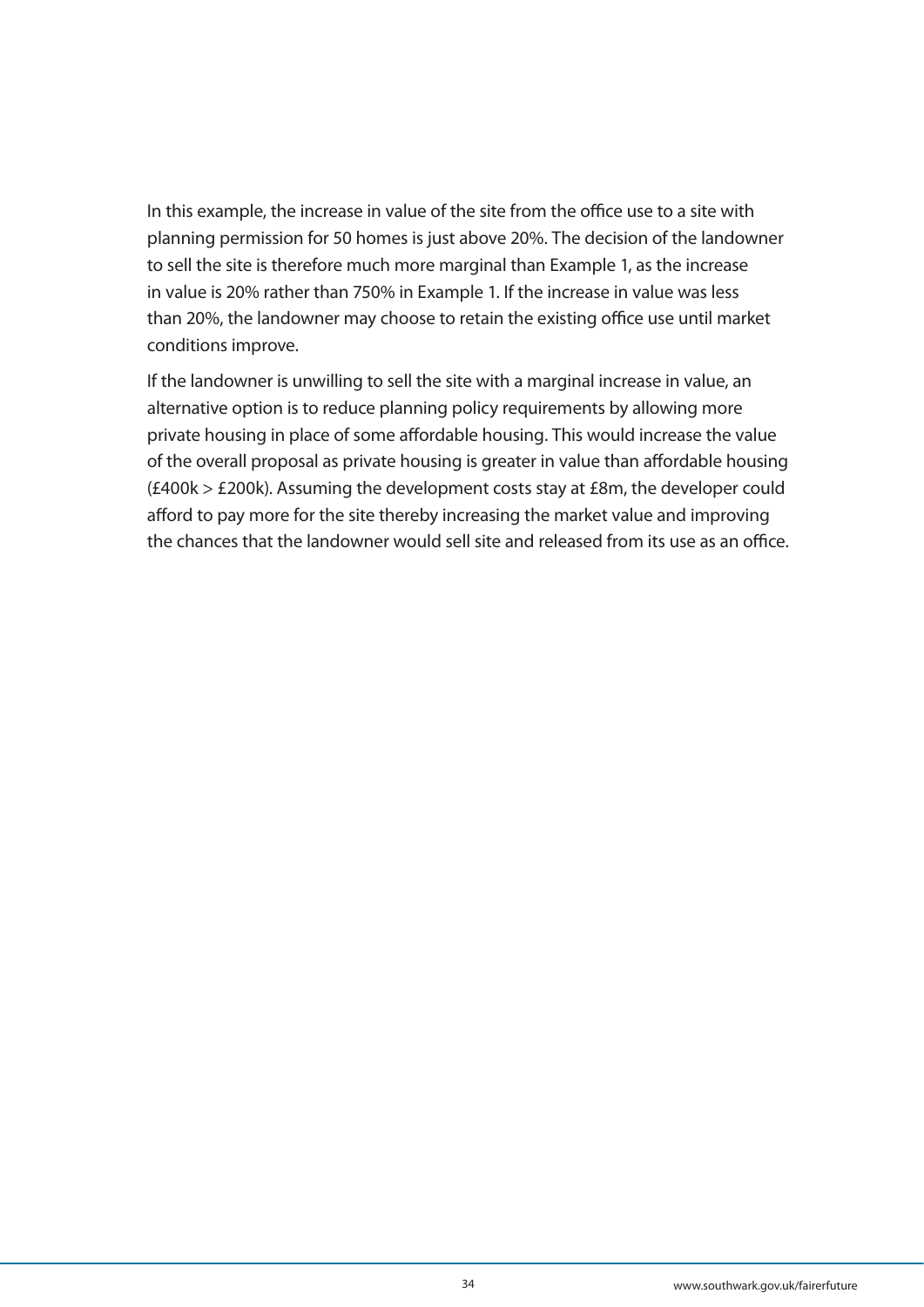# Appendix 2: Financial Viability appraisal inputs

| <b>Construction costs</b> | The estimated construction cost of the proposed building<br>should be substantiated by a detailed schedule showing<br>each element of the proposed scheme with elemental<br>costs and total costs in per sqm and per sqft.                                                                                                                                                                                                                                                                                  |
|---------------------------|-------------------------------------------------------------------------------------------------------------------------------------------------------------------------------------------------------------------------------------------------------------------------------------------------------------------------------------------------------------------------------------------------------------------------------------------------------------------------------------------------------------|
|                           | There should be a clear relationship and justification<br>between the standard/quality of the specification and the<br>values achievable for the completed units.                                                                                                                                                                                                                                                                                                                                           |
|                           | If the proposed scheme includes several buildings or is<br>a large/complex multi-use structure the scheme should<br>be disaggregated into clear/manageable parts with their<br>own cost substantiation.                                                                                                                                                                                                                                                                                                     |
|                           | The proposed scheme should be accompanied by a clear<br>schedule of accommodation and areas and should clearly<br>relate to the areas entered in to the cash-flow. All floor<br>areas should be gross internal floor areas (GIFA). The<br>GIFA of each storey should be identified along with the<br>GIFA split between uses/functions i.e. residential/retail/<br>circulation (along with a short narrative to explain what<br>is included within those areas if the proposed building(s)<br>are complex). |
|                           | The construction costs need to be substantiated using<br>the New Rules of Measurement (NRM) Order of Cost<br>estimate format with summary sheets evidenced by the<br>elemental measured cost plan including the measured<br>areas/units and rates.                                                                                                                                                                                                                                                          |
|                           | Hard copy drawings, plans, schedules and other details<br>requested will be provided directly to the council's<br>quantity surveyor.                                                                                                                                                                                                                                                                                                                                                                        |
|                           | Evidence supporting the estimated cost plan may be<br>requested for scrutiny.                                                                                                                                                                                                                                                                                                                                                                                                                               |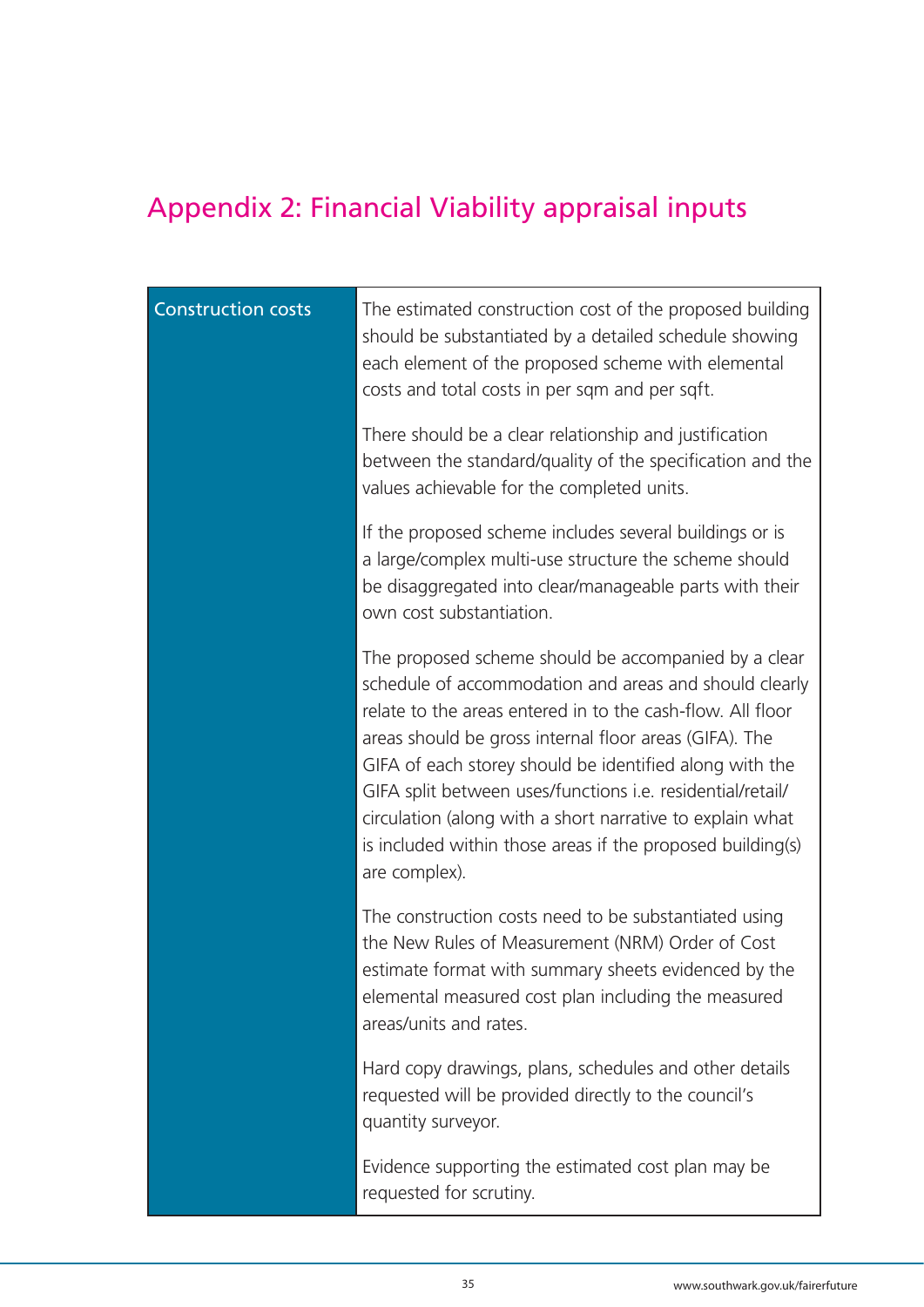| Construction<br>programme        | The proposed project programme should be a true<br>representation of the expected timescales until the<br>completion of the project on site, including all pre-<br>construction activities.                                                                                                                                                                                                                                                                                                                                                                                                                                                                                                                                                                                                            |
|----------------------------------|--------------------------------------------------------------------------------------------------------------------------------------------------------------------------------------------------------------------------------------------------------------------------------------------------------------------------------------------------------------------------------------------------------------------------------------------------------------------------------------------------------------------------------------------------------------------------------------------------------------------------------------------------------------------------------------------------------------------------------------------------------------------------------------------------------|
| Contingencies                    | Contingency allowances should:<br>• be accompanied by an explanation as to what they are<br>for;<br>• be clearly identified;<br>• show how they were calculated                                                                                                                                                                                                                                                                                                                                                                                                                                                                                                                                                                                                                                        |
| <b>Design specification</b>      | The estimated construction costs should be accompanied<br>by an elemental specification. This does not have to be<br>detailed but should demonstrate what the elements are<br>in order to justify their costs.                                                                                                                                                                                                                                                                                                                                                                                                                                                                                                                                                                                         |
| Developer profit                 | Developer's profit should be included at a rate reflected<br>by the specific risk in the market and having taken<br>account of other risk mitigation included elsewhere in the<br>cash-flow costs. The appropriate metric to assess profit<br>will depend on the scale of the scheme and its financing.<br>We would expect schemes to demonstrate profit on cost<br>and profit on value. The council will take Internal Rate of<br>Return (IRR) into account if requested by the applicant,<br>provided the development programme and timings of<br>costs and values are fully justified. The cross-referencing<br>exercise to market site comparables will give a good<br>indication of the profit levels assumed in the market<br>for schemes being built out supported by institutional<br>funding. |
| Development<br>programme details | In addition to the construction programme details, the<br>assumed percentage of sales to be completed at practical<br>completion and the assumed sales rate needs to be<br>clearly referenced and compared to comparable schemes.                                                                                                                                                                                                                                                                                                                                                                                                                                                                                                                                                                      |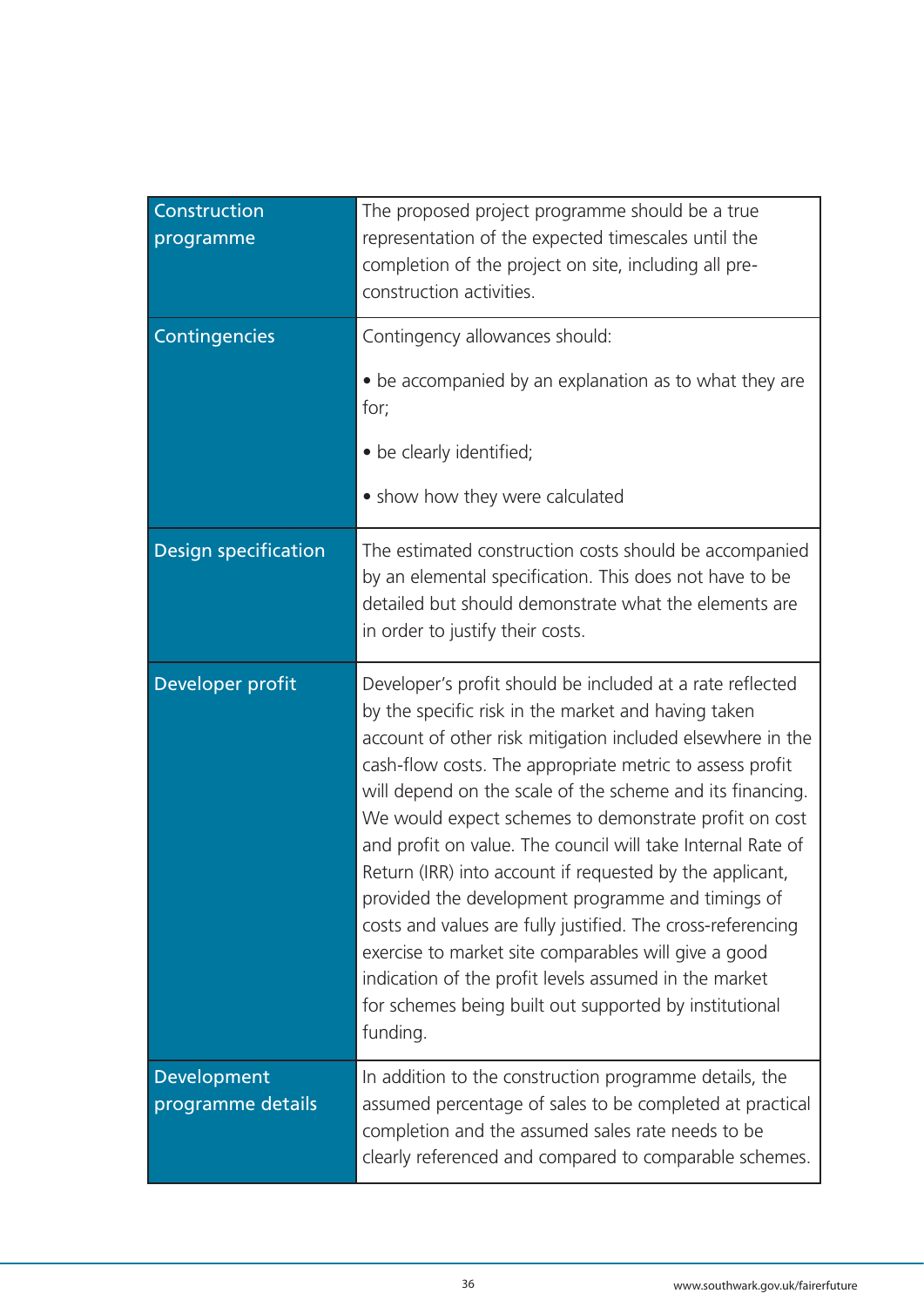| <b>Enabling and</b><br>demolition costs | Enabling works costs, including demolition,<br>decontamination or utilities should be stated separately.                                                                                                                                                                                                                                                                                                                                                                                                                                                                                    |
|-----------------------------------------|---------------------------------------------------------------------------------------------------------------------------------------------------------------------------------------------------------------------------------------------------------------------------------------------------------------------------------------------------------------------------------------------------------------------------------------------------------------------------------------------------------------------------------------------------------------------------------------------|
| <b>Exclusions and</b><br>assumptions    | The cost plan(s) should be accompanied by a list of any<br>exclusions and assumptions.                                                                                                                                                                                                                                                                                                                                                                                                                                                                                                      |
| <b>Finance costs</b>                    | Finance costs should be included at a level which is<br>evidenced by reference to the prevailing market rate                                                                                                                                                                                                                                                                                                                                                                                                                                                                                |
| Income from existing<br>uses            | Full details of rental income receivable pending<br>vacant possession and/or throughout the proposed<br>development.                                                                                                                                                                                                                                                                                                                                                                                                                                                                        |
| Income from proposed<br>uses            | • Estimated sales values for the residential units.<br>• Anticipated rental income for any element of the<br>scheme together with appropriate investment yield.<br>• Ground rent income for the private residential units<br>including rent review basis and adopted investment yield.<br>• Income from any off-street car parking spaces<br>• Any other income receivable during the cash-flow<br>period not accounted for in the above.<br>• Details of any incentives, voids and rent free periods<br>assumed for either the subject property or the<br>comparables should be specified. |
| Legal fees                              | Legal fees should be fully justified by reference to market<br>rates.                                                                                                                                                                                                                                                                                                                                                                                                                                                                                                                       |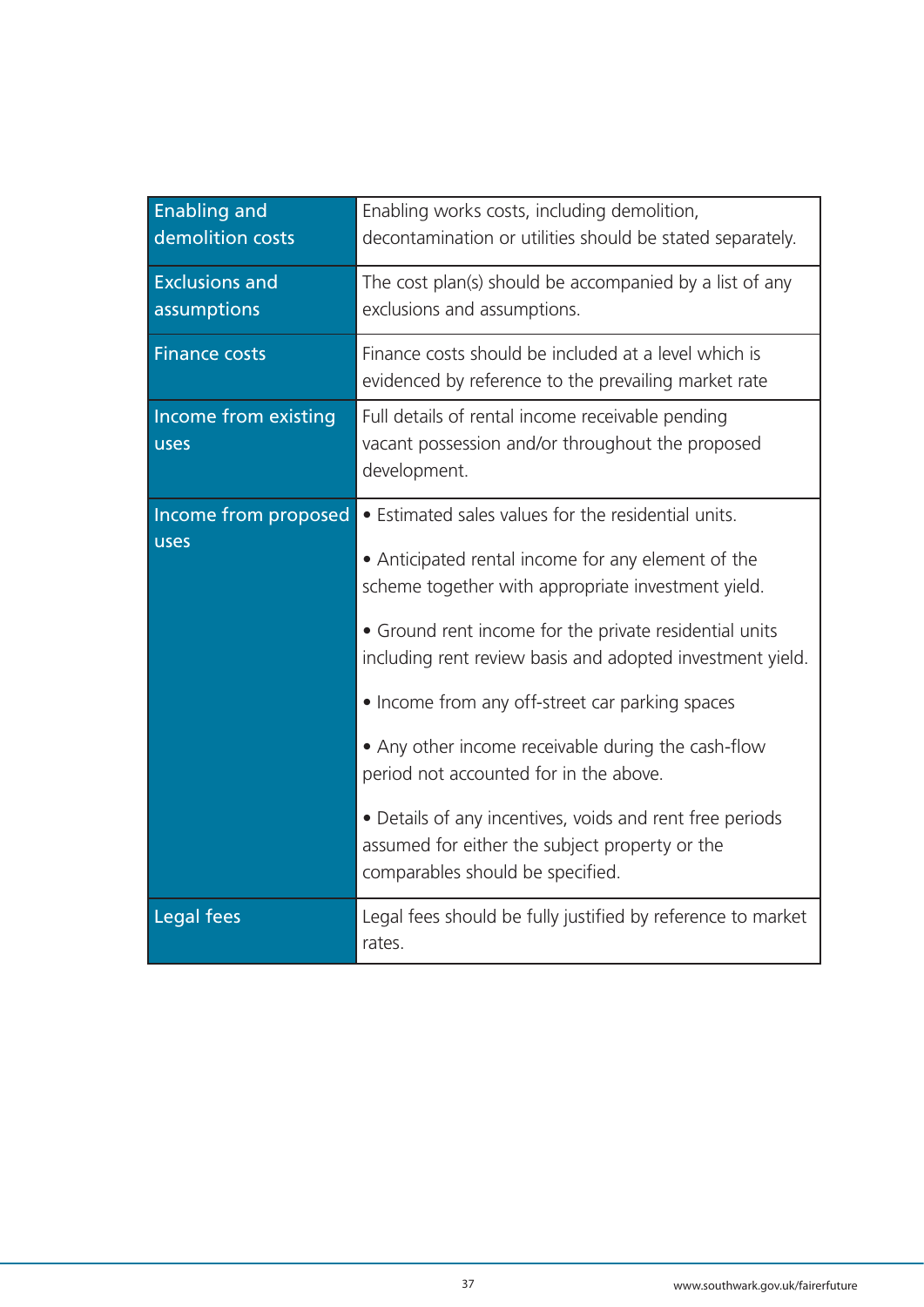| Market comparables       | Comparable evidence should be provided to support<br>the assumed value and yield levels. This should include<br>sufficient detail to enable the council to understand<br>the relevance of the comparable to the subject in terms<br>of its physical age and construction, its condition,<br>its location and the valuation date. A plan should<br>be provided showing the proximity to the subject<br>scheme. Contact details should be included for the<br>source of each comparable to be relied upon and that<br>party's involvement in the transaction. Investment<br>yield information should include an assessment of the<br>equivalent yield where the passing rents are not rack<br>rented. |
|--------------------------|-----------------------------------------------------------------------------------------------------------------------------------------------------------------------------------------------------------------------------------------------------------------------------------------------------------------------------------------------------------------------------------------------------------------------------------------------------------------------------------------------------------------------------------------------------------------------------------------------------------------------------------------------------------------------------------------------------|
|                          | The value of the affordable housing element showing<br>assumed rent levels, management costs, the proportion<br>of equity sales and assumptions made with regard to<br>prevailing affordability criteria.                                                                                                                                                                                                                                                                                                                                                                                                                                                                                           |
| <b>Marketing costs</b>   | Estate agency sale and letting fees and other marketing<br>costs should be fully justified.                                                                                                                                                                                                                                                                                                                                                                                                                                                                                                                                                                                                         |
| Overheads and profit     | An explanation is required if the overheads and profit<br>figure relating to the contractor's allowance is to be<br>stated separately and whether this is an average rate or<br>would apply to all works.                                                                                                                                                                                                                                                                                                                                                                                                                                                                                           |
| Preliminaries            | The construction preliminaries should be shown<br>separately and be relatable to the proposed on site<br>duration.                                                                                                                                                                                                                                                                                                                                                                                                                                                                                                                                                                                  |
| <b>Professional fees</b> | The level of professional fees should be stated separately<br>for each discipline included, both as a percentage and the<br>amount. Evidence from recently delivered schemes will<br>assist any explanation and agreement.                                                                                                                                                                                                                                                                                                                                                                                                                                                                          |
| <b>Risk</b>              | Risk allowances should be accompanied by an<br>explanation as to what they are for; be clearly identified;<br>and show how they were calculated.                                                                                                                                                                                                                                                                                                                                                                                                                                                                                                                                                    |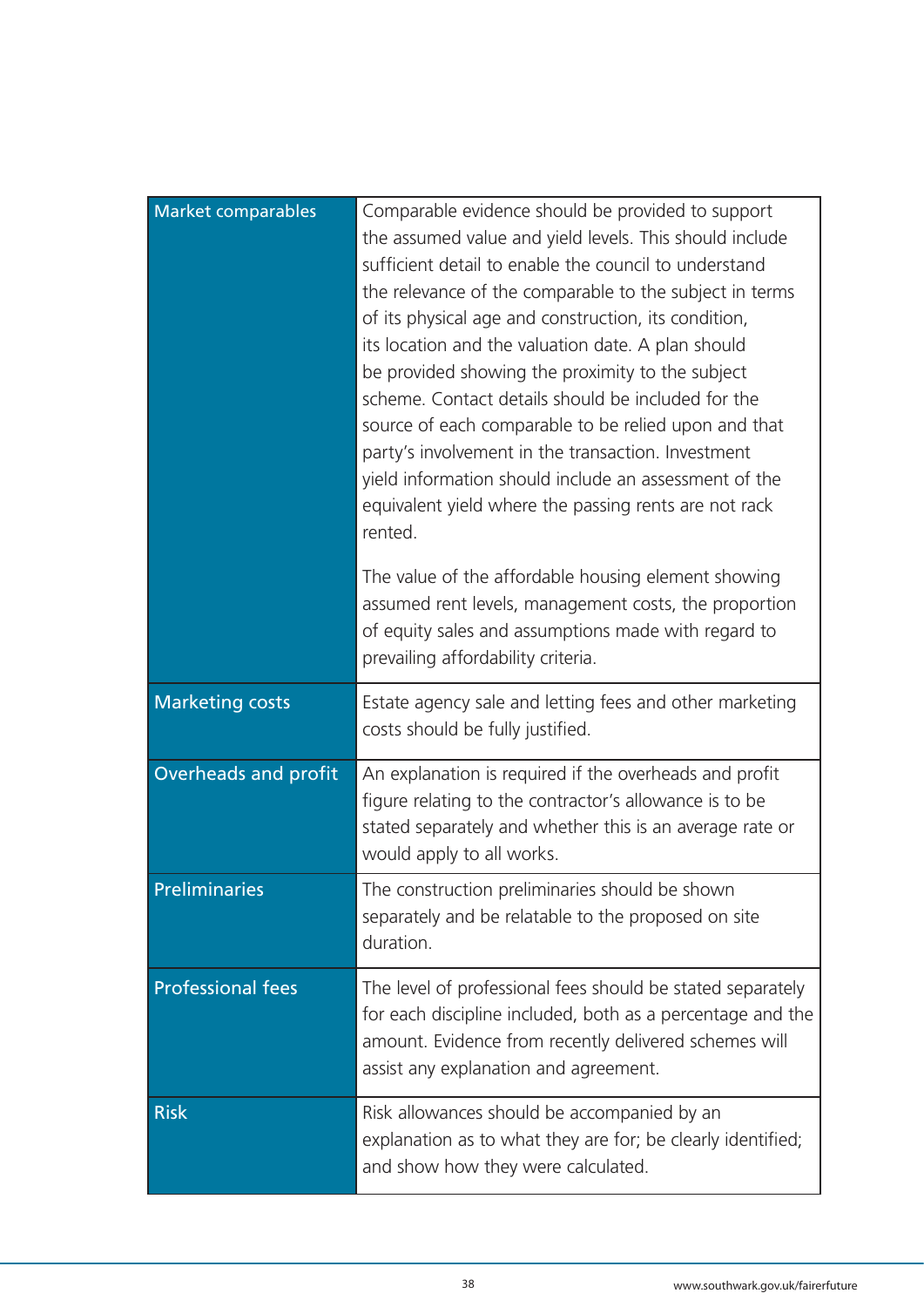| <b>Schedule of proposed</b><br>development | A full accommodation schedule showing measurements<br>for each element of the scheme (to be measured in<br>accordance with the RICS code of Measuring Practice) is<br>to be provided. This is to be fully reflected in the scheme<br>cash-flow and should accord with the measurements in<br>the planning application. |
|--------------------------------------------|------------------------------------------------------------------------------------------------------------------------------------------------------------------------------------------------------------------------------------------------------------------------------------------------------------------------|
|                                            | For residential accommodation the accommodation<br>schedule should be either fully reflected in the cash-flow<br>or provided on a separate Microsoft Excel sheet which<br>confirms each unit's:                                                                                                                        |
|                                            | • tenure (private, social rent or intermediate, or other);                                                                                                                                                                                                                                                             |
|                                            | • capital value per sqm and per sqft (or rental yield if<br>covenanted private rented accommodation);                                                                                                                                                                                                                  |
|                                            | • location within the development, including the floor<br>level, its orientation, the size (Net Sales Area) in sqm and<br>sqft;                                                                                                                                                                                        |
|                                            | • number of habitable rooms and bathrooms and<br>kitchens;                                                                                                                                                                                                                                                             |
|                                            | • exclusive amenity space (per sqm and per sqft).                                                                                                                                                                                                                                                                      |
|                                            | Any circulation and common/communal areas should<br>be identified and measured separately with a total GIA<br>in sqm and sqft for each floor and cumulatively for the<br>development.                                                                                                                                  |
|                                            | The number and location of any exclusive or shared off-<br>street car parking spaces.                                                                                                                                                                                                                                  |
|                                            | The gross-to-net ratio should be clearly identified<br>and justified for both the residential and commercial<br>elements.                                                                                                                                                                                              |
| Section 106 and CIL<br>costs               | S106 and CIL costs should be included at the appropriate<br>rate to be agreed with the planning case officer.                                                                                                                                                                                                          |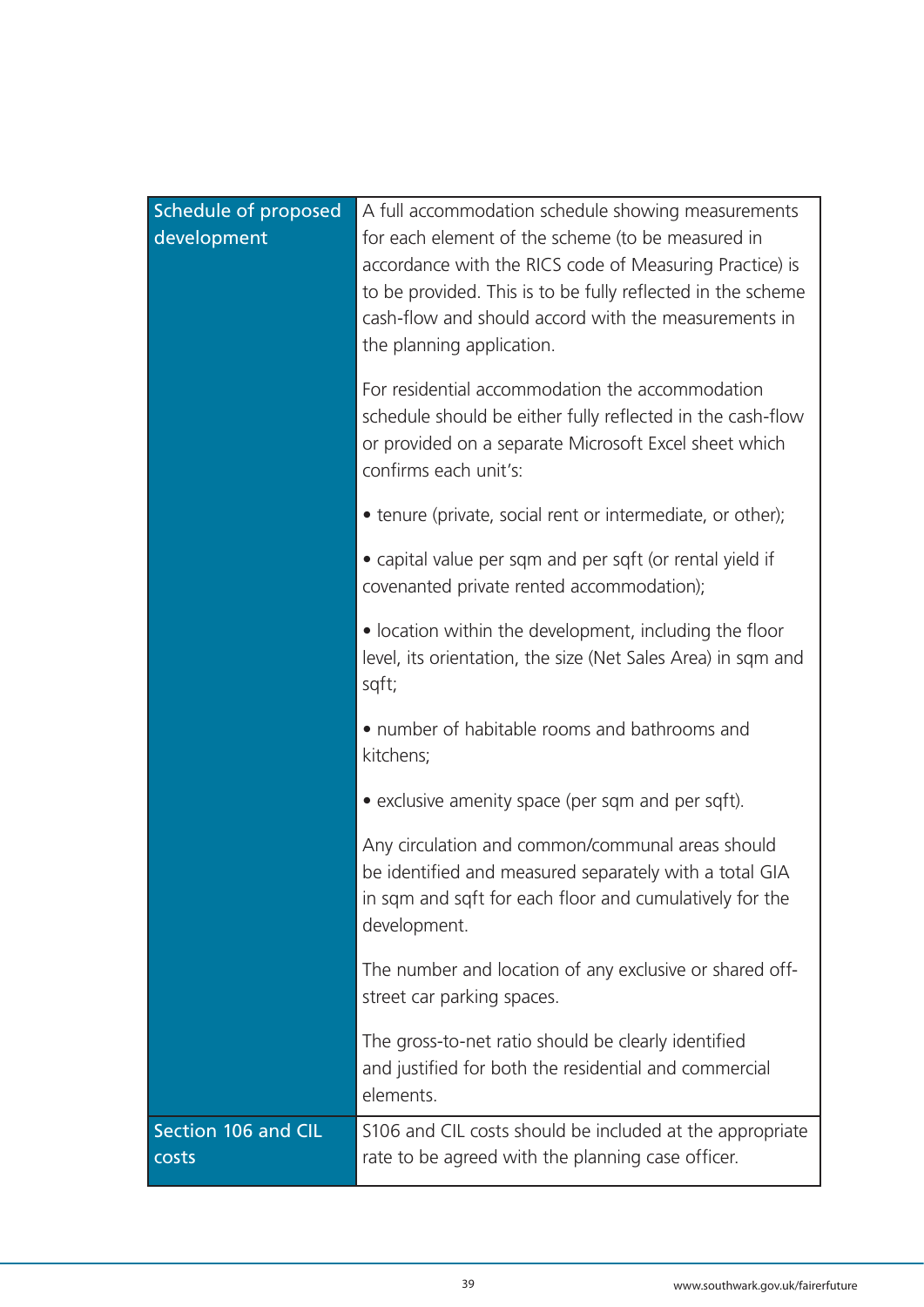## Contact us

Any enquiries relating to this document can be directed to the planning policy team:

Email: planningpolicy@southwark.gov.uk

Post: Planning policy team, Chief executive's department, Southwark Council, FREEPOST SE1919/14, London, SE1P 5LX.

Telephone: 020 7525 5471

This document can be viewed at www.southwark.gov.uk/planningpolicy

# **If you require this document in large print, braille or audiotape please contact us on 020 7525 5471.**

#### **ARABIC**

اصدر هذه الوثيقة فريق التخطيط في ساوث ورك , وهي تنص على مايؤثر في قرارت تنطيم االراضي التخطيط والتنمية في ساوث ورك. للمزيد من المعلومات او الارشادات بلغتك الاصلية الرجاء زيارة ( مركز خدمات ساوث ورك ) والتقدم يطلب من الموظفين بتزويدكم بذلك. عنوان مركز ساوثورك للخدمات في اسفل الصفحة.

#### **BENGALI**

এই দলিিপত্র টি সাউথারক পলরকল্পনা টিমের দ্বারা প্রস্তুত করা হমেমে। এই দলিিপত্র টি সাউথারক এর লিতমর জমিজমার ব্যবহার, পরিকল্পনা এবং উন্নয়ন সক্রান্ত সিদ্ধান্ত সমহে প্রভাব ফেলবে। আপনার ভাষায় আরো তথ্য কিংবা উপদেশ পেতে হলে অনগ্রহ করে একটি 'আমার সাউথারক সার্ভিস পমেন্ট' এ ভিজিট করুন এবং আপনার প্রমোজনীয ভাষার কথা স্টাফ কে বলুন। 'আমার সাউথারক সার্ভিস পমেন্ট' সমূহের ঠিকানা এই পাতার শেষে দেওয়া আছে।

#### **FRENCH**

Ce document a été rédigé par l'équipe de planification de Southwark. Ce document aura des conséquences sur les décisions qui seront prises en matière d'utilisation de terrain, de planification et de développement à Southwark. Si vous avez besoin d'informations complémentaires ou de conseils dans votre langue, rendez-vous à un My Southwark Service Point {Point de Service Mon Southwark} et avisez le personnel de la langue qu'il vous faut. Les adresses des Points de Service Mon Southwark se trouvent à la fin de cette page.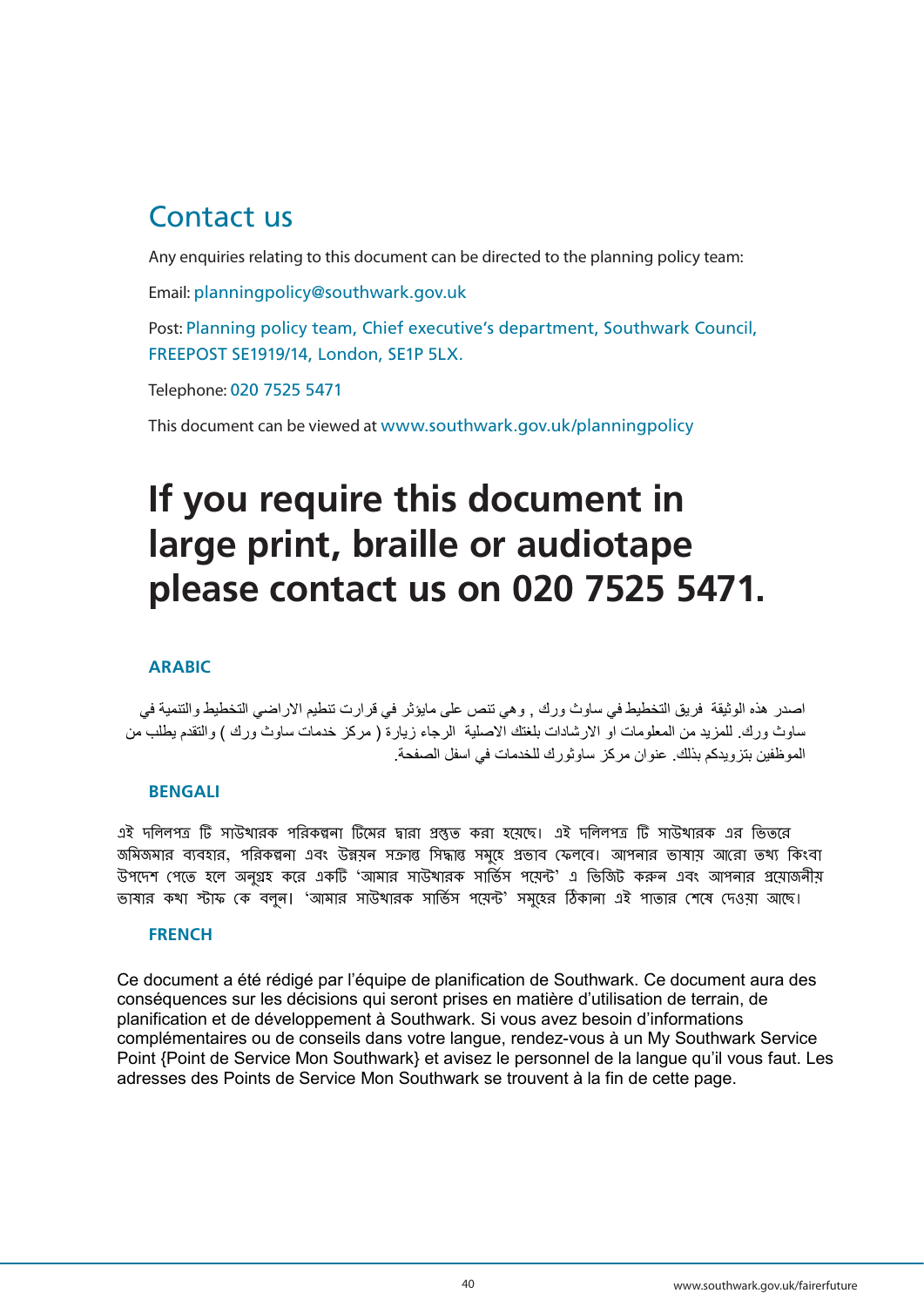#### **PORTUGUESE**

Este documento foi produzido pela equipa de planeamento de Southwark. Este documento afetará decisões tomadas acerca do uso de espaço, planeamento e desenvolvimento de Southwark. Se desejar mais informação ou aconselhamento na sua língua mãe, por favor visite um serviço My Southwark Service Point (o meu ponto de serviço em Southwark) e informe os funcionários acerca da língua mãe que necessita. Os endereços do serviço My Southwark Service Point estão no final desta página.

#### **SOMALI**

Warqaddaan rasmiga ah waxaa soo saaray kooxda qorsheeynta ee Southwark. Warqaddaan waxay saameeyn ku yeelan doontaa go'aannada laga gaari doono isticmaalka dhulka, qorsheeynta iyo horumarinta ee Southwark. Haddii aad dooneeysid macluumaad dheeraad ah ama talo-gelin ku qoran luqaddaada fadlan booqo Barta Adeegeeyga Southwark una sheeg shaqaalaha barta luqadda aad dooneysid in laguugu qoro. Cinwaannada Baraha Adeegeeyga Southwark waxay ku qoran yihiin dhamaadka boggaan.

#### **SPANISH**

Este documento ha sido creado por el equipo de planificación de Southwark. Este documento afectará a cualquier decisión que se tome sobre el uso de terreno, planificación y desarrollo en Southwark. Si requiere más información o asesoramiento en su lengua materna por favor visite Mi Punto de Servicio en Southwark (My Southwark Service Point) y comuníquele a los empleados la lengua que necesita. Las direcciones de My Southwark Service Point se encuentran al final de esta página.

#### **TIGRINYA**

እዚ ሰነድ ብሳውዝዋርክ መደብ መውጽኢ ክፍሊ ዝተዳለወ ኢዩ። እዚ ሰነድ ንዝኾነ ውሳኔታት ብዛእባ ኣብሳውዝዋርክ

ንዝግበር ኣጠቃቅማ መሬት; መደብ ኣወጻጽኣን ምዕባለን ክጸልዎ ኢዩ። ብቋንቋኹም ተወሳኺ ሃበሬታ ወይ ምእዶ እንተደኣ

ደሊኹም ናብ ማይ ብሳውዝዋርክ ኣገልግሎት ቦታ ኬድኩም ነቶም ሰራሕተኛ እንታይ ቋንቋ ከምትደልዩ ንገሩዎም።

ማይ ብሳውዝዋርክ ኣገልግሎት ቦታ ዝርከበሉ ኣድራሻ ኣብዚ ገጽ መወዳእታ ኣሎ።

#### **YORUBA**

Iwe yi ni ati fi se awon eto ikoshe fun Southwark.Iwe yi yoo ni pa ipinnu ti o yoo wa ni ya lori awon lilo ti ile, eto ati idagbasoke ni Southwark.Ti o ba ti ni ibeere alaye siwaju sii tabi imoran ninu ede, jowo sabewo a mi Southwark ise ojuami ki o si so awon opa ehat ede ti o beere. Awon adiresi ti awon mi Southwark ise ojuami ni o wa ni opin ti yi iwe.

#### **My Southwark Service Points:**

| <b>Walworth</b> | 376 Walworth Road, SE17 2NG                                          |
|-----------------|----------------------------------------------------------------------|
|                 | Bermondsey 11 Market Place 'The Blue', Southwark Park Road, SE16 3UQ |
| <b>Peckham</b>  | 122 Peckham Hill Street, Ground floor, London SE15 5JR               |
|                 |                                                                      |

They are open Monday to Friday from 9am to 5pm.